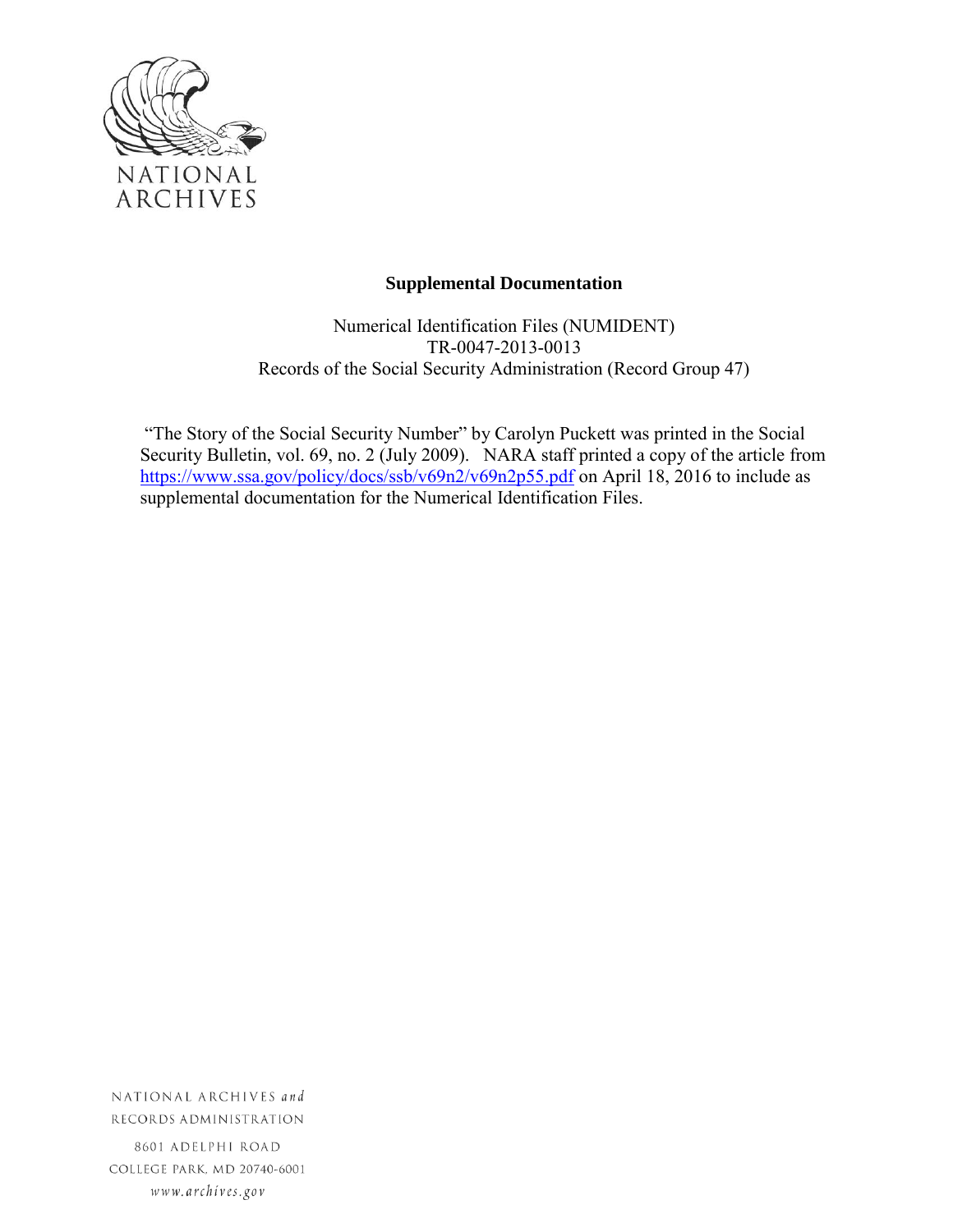# THE STORY OF THE SOCIAL SECURITY NUMBER

by Carolyn Puckett\*

*The use of the Social Security number (SSN) has expanded significantly since its inception in 1936. Created merely to keep track of the earnings history of U.S. workers for Social Security entitlement and benefit computation purposes, it has come to be used as a nearly universal identifier. Assigned at birth, the SSN enables government agencies to identify individuals in their records and businesses to track an individual's financial information. This article explores the history and meaning of the SSN and the Social Security card, as well as the Social Security Administration's (SSA's) SSN master file, generally known as the Numident. The article also traces the historical expansion of SSN use and the steps SSA has taken to enhance SSN integrity.*

# *Introduction*

The Social Security number (SSN) was created in 1936 for the sole purpose of tracking the earnings histories of U.S. workers, for use in determining Social Security benefit entitlement and computing benefit levels. Since then, use of the SSN has expanded substantially. Today the SSN may be the most commonly used numbering system in the United States. As of December 2008, the Social Security Administration (SSA) had issued over 450 million original SSNs, and nearly every legal resident of the United States had one. The SSN's very universality has led to its adoption throughout government and the private sector as a chief means of identifying and gathering information about an individual.

How did the SSN come to be, and why has it become an unofficial national identifier? This article explores the history and meaning of the SSN and the Social Security card, along with SSA's SSN master data file, generally known as the Numident. The article also traces how use of the SSN has expanded since its introduction and the steps SSA has taken to enhance the integrity of the SSN process.

# *Crafting the SSN*

At its inception, the SSN's only purpose was to uniquely identify U.S. workers, enabling employers to submit accurate reports of covered earnings for use in administering benefits under the new Social Security program. That is still the primary purpose for the SSN.

However, creating the SSN scheme and assigning SSNs to U.S. workers was no easy task. Passage of the Social Security Act in August 1935 set in motion a huge effort to build the infrastructure needed to support a program affecting tens of millions of individuals. Many said the task was impossible (SSA 1952; SSA 1965, 26). Employers were to begin to deduct payroll taxes from worker's wages in January 1937, giving the agency little time to establish the SSN process.<sup>1</sup> Besides clarifying program policy, the agency needed to hire and train employees (7,500 by March 1938), set up facilities, develop public education programs, and create an earnings-tracking system (Corson 1938, 6).

Establishing the Social Security infrastructure was impeded for 3½ months by the lack of funds due to a filibuster of the 1936 Deficiency Bill (a governmentwide appropriation bill similar to current Omnibus Budget Reconciliation bills) by Senator Huey Long (D–LA). The Roosevelt administration circumvented

#### **Selected Abbreviations**

| <b>DHS</b> | Department of Homeland Security |
|------------|---------------------------------|
| DoS        | Department of State             |
| EAB        | Enumeration at birth            |
| EaE        | Enumeration at entry            |
| <b>EIN</b> | Employer identification number  |
| EO         | Executive order                 |
|            |                                 |

*\* The author is with the Office of Research, Evaluation, and Statistics, Office of Retirement and Disability Policy, Social Security Administration.*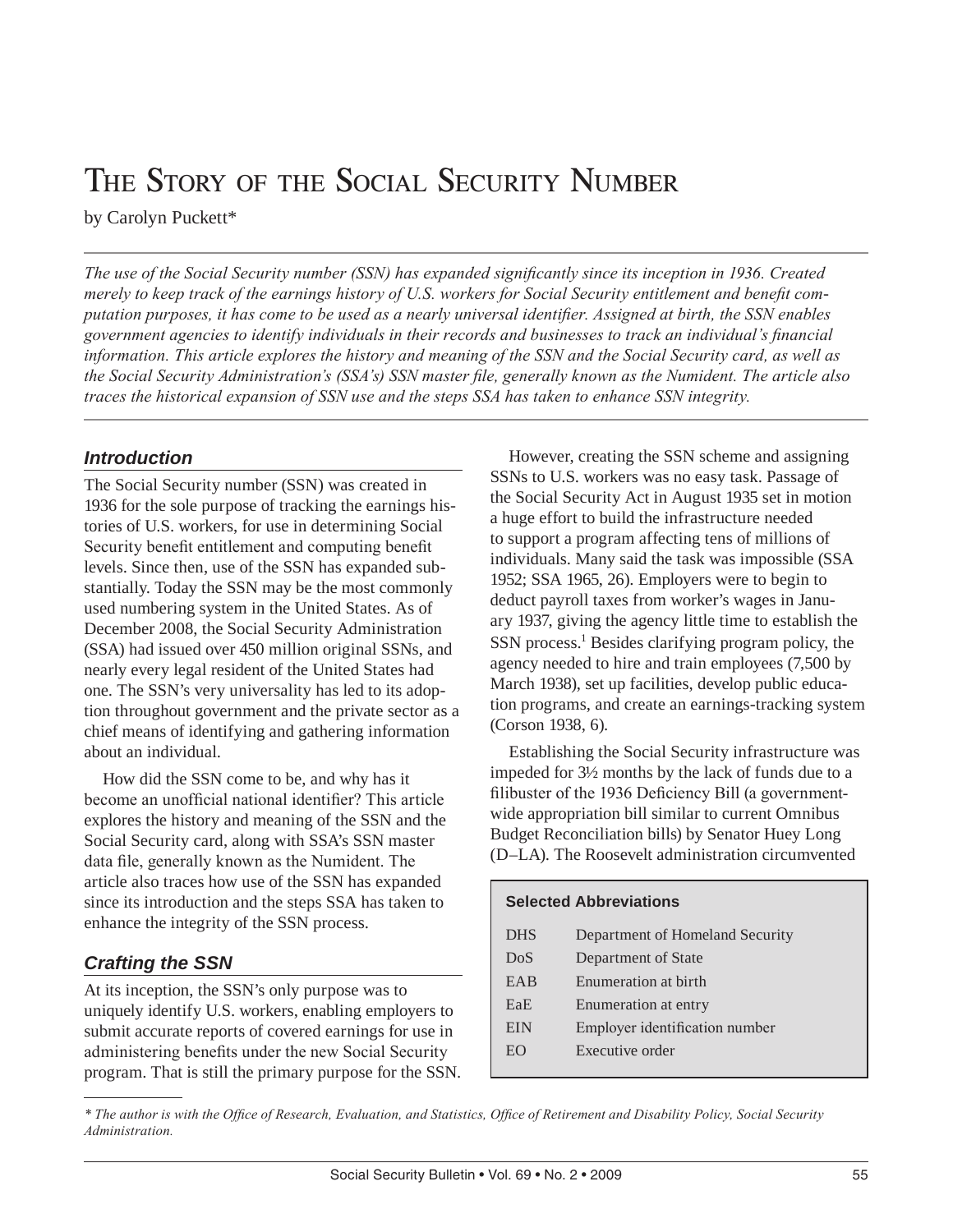#### **Selected Abbreviations—***continued*

| <b>FTC</b>   | Federal Trade Commission                                    |
|--------------|-------------------------------------------------------------|
| <b>INS</b>   | Immigration and Naturalization Service                      |
| <b>IRS</b>   | Internal Revenue Service                                    |
| <b>IRTPA</b> | Intelligence Reform and Terrorism<br>Prevention Act of 2004 |
| P.L.         | Public Law                                                  |
| $SS-4$       | Application for an employer identification<br>number        |
| $SS-5$       | Application for a Social Security number                    |
| SSA.         | Social Security Administration                              |
| <b>SSN</b>   | Social Security number                                      |
| USES         | U.S. Employment Service                                     |
| <b>WPA</b>   | <b>Works Progress Administration</b>                        |
|              |                                                             |

this obstacle by engineering a Works Progress Administration (WPA) allotment of \$112,610 from the Department of Labor and by borrowing staff from the demobilizing National Recovery Administration, the Federal Emergency Relief Administration, and the National Youth Administration. On February 9, 1936, Congress finally passed the deficiency bill containing the fiscal year 1936 appropriation for the Social Security Board (precursor of the SSA), and Roosevelt signed it on February 11. As late as March 15, 1936, there were still only five employees of the Social Security Board's Bureau of Old-Age Benefits—including the director and his assistant (McKinley and Frase 1970, 18, 28, and 49).

Additionally, the U.S. Supreme Court declared the Agricultural Adjustment Act invalid in January 1936, raising the possibility that the Social Security Act might also be declared unconstitutional (McKinley and Frase 1970, 22–23; SSA 1952). It would not be until May 1937 that a series of Supreme Court decisions cemented the constitutionality of the Social Security Act (SSA n.d. a).

One of the first steps in administering the Social Security Act was to devise a means to track the earnings of each individual, as Social Security benefit computations consider a worker's earnings from 1937 on.

Why didn't the Social Security Board just use an individual's name and address as the identifier? The deficiency of such a scheme was already well known. A 1937 publication recounts, "A recent news account states that the Fred Smiths of New York City have had so much trouble in being identified by their creditors,

the courts, and even their friends, that they have joined together in forming the 'Fred Smiths, Incorporated,' to serve as a clearing house for their identification problems." Some government agencies, such as the U.S. War and Navy Departments, the Veterans Administration (for paying pensions and for adjusted compensation certificates), and the Post Office Department (for Postal Savings depositors) used fingerprints for identification. However, the use of fingerprints was associated in the public mind with criminal activity, making this approach undesirable (Wyatt and Wandel 1937, 45–47). A numbering scheme was seen as the practical alternative. Thus, the employer identification number (EIN) and the SSN were created.

Today we take the 9-digit composition of the SSN as a given, but in 1935 and 1936 many other schemes were considered. In early November 1935, the Social Security Board adopted an identifier composed of 3 alphabetic characters representing geographic areas and 5 numeric characters. However, the Board made this decision without consulting other federal agencies. The U.S. Employment Service (USES), the Census Bureau, the Central Statistical Board, and the Bureau of Labor Statistics all used numeric symbols without alphabetic characters since most standard statistical machines used this scheme. With alphabetic symbols, these agencies, as well as many private companies, would have had to buy new machines. Only two companies manufactured tabulating machines using a combination of alphabetic and numeric characters, and the government had previously brought suit against them under the Sherman Antitrust Act for dividing market territory between them (McKinley and Frase 1970, 320–322).

The Board called a meeting of all interested agencies to discuss the numeration issues.<sup>2</sup> In a November 1935 report, a subcommittee of this interdepartmental group proposed three alternatives:

- a 9-digit number consisting of a 4-digit serial number, a 2-digit year of birth indicator, and a 3-digit number indicating the geographic area of registration;
- an 8-digit number with a 5-digit serial number and a 3-digit geographic indicator; or
- a 7-character version consisting of 4 digits and 3 alphabetic characters (McKinley and Frase 1970, 322).

On December 17, 1935, the Board approved the 9-digit option (McKinley and Frase 1970, 323). The Board planned to use the year one attained age 65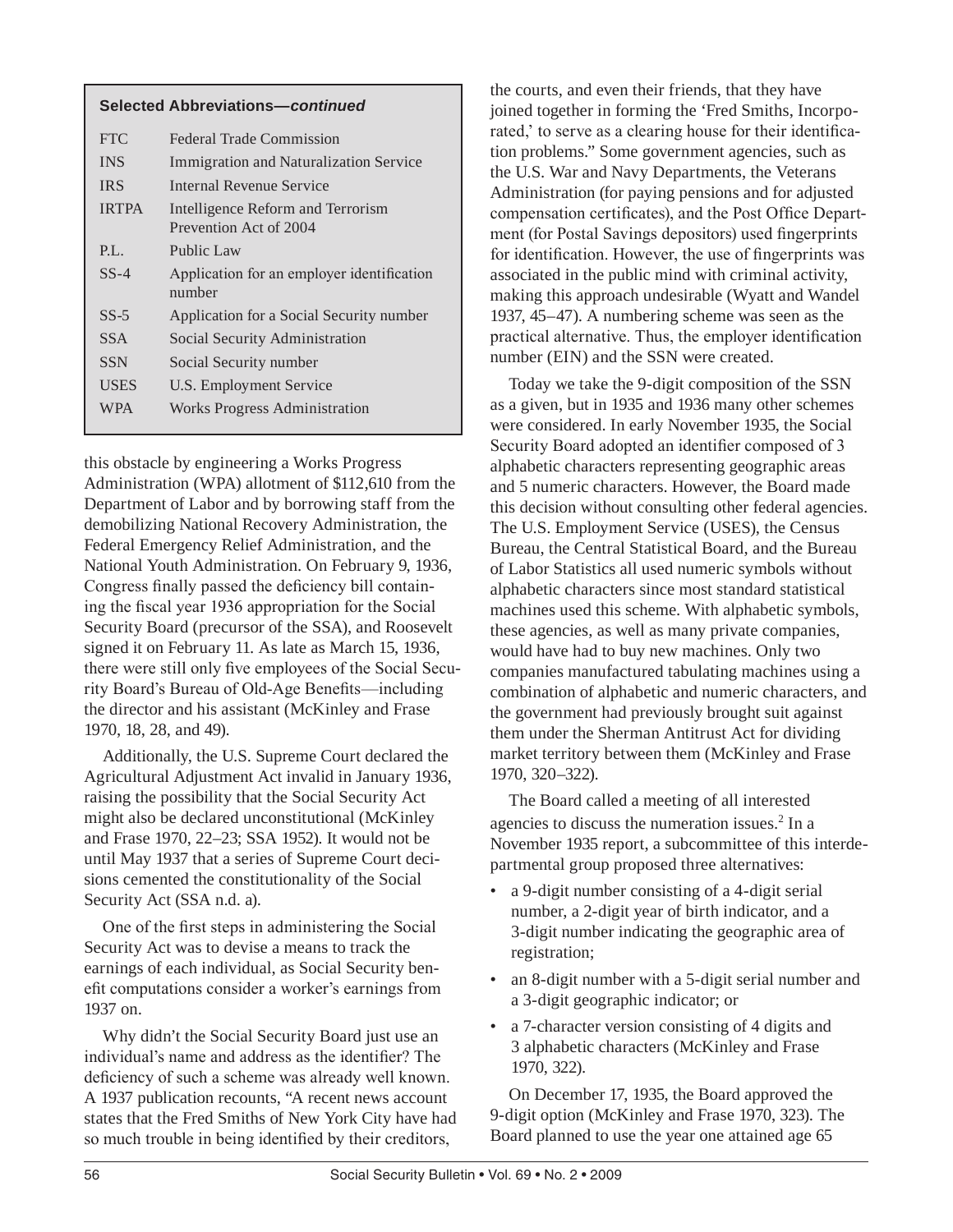as part of the SSN, thinking that once an individual attained age 65, the SSN would be reassigned to someone else. But at a meeting on January 23, 1936, the unemployment compensation delegates objected to the use of digits to signify age because they thought a number of workers would falsify their age. As a result, a new scheme adopted by the Board on February 14 consisted of a 3-digit area code, a 2-digit month of birth, and a 4-digit serial number.

Finally, on June 2, 1936, the Board decided to keep the 9-digit scheme, although using the fourth and fifth digits to represent the month of birth was abandoned. Instead, those two digits would be a "group number" that could be used to maximize the utility of mechanical equipment and to verify the accuracy of punch cards. This scheme would permit the prenumbering of registration forms and was capable of expansion to nearly 1 billion accounts (McKinley and Frase 1970, 342–344). The numbering scheme would also facilitate storing the applications since the agency's files were organized by region as well as alphabetically.

# *Deconstructing the SSN*

As a result of the June 1936 decision, the current SSN is composed of three parts:

- The first three digits are the **area number**
- The next two digits are the **group number**
- The final four digits are the **serial number**

### *Area Number*

The 3-digit area number is assigned by geographic region. In 1936 the Social Security Board planned eventually to use area numbers to redistribute work to its 12 regional centers to serve workers in those areas. One or more area numbers were allocated to each state based on the anticipated number of SSN issuances in the state. $3$  Prior to 1972, the numbers were issued to local offices for assignment to individuals; it was thought this would capture information about the worker's residence. So, until 1972, the area number represented the state in which the card was issued. (Barron and Bamberger 1982, 29).

Generally, area numbers were assigned in ascending order beginning in the northeast and then moving westward. For the most part, people on the east coast have the lowest area numbers and those on the west coast have the highest area numbers. However, area numbers did not always reflect the worker's residence. During the initial registration in 1936 and 1937, businesses with branches throughout the country had

employees return their SS-5 Application for Account Number to their national headquarters, so these SSNs carried the area number where the headquarters were located. As a result, the area numbers assigned to big cities, such as New York, Philadelphia, Boston, and Chicago, were used for workers in many other parts of the country (McKinley and Frase 1970, 373). Also, a worker could apply in person for a card in any Social Security office, and the area number would reflect that office's location, regardless of the worker's residence.

Since 1972, when SSA began assigning SSNs and issuing cards centrally from Baltimore, MD, the area number has been assigned based on the ZIP code of the mailing address provided on the application for the original Social Security card. The applicant's mailing address may not be the same as the place of residence.

Some exceptions to the general east-to-west, ascending-order area numbering scheme exist:

- Sequence 700 through 728 was assigned to railroad workers until July 1963.
- 586 was divided among American Samoa, Guam, the Philippines, Americans employed abroad by American employers and, from 1975 to 1979, Indochinese refugees.
- 580 was assigned to Puerto Rico and the U.S. Virgin Islands; sequences 581 through 584 and 596 through 599 were also assigned to Puerto Rico.
- Sequence 577 through 579 was assigned to the District of Columbia.
- Sequences 587 through 588 and 589 through 595 were assigned to Mississippi and Florida, respectively, for use after those states exhausted their initial area number allotments.
- Sequence 729 through 733 has been allocated to the Department of Homeland Security (DHS) for SSNs issued through the Enumeration at Entry (EaE) program, described below.
- No SSNs with an area number in the 800s or 900s, or with a 000 area number, have been assigned.
- No SSNs with an area number of 666 have been or will be assigned.

SSA has many years' worth of potential SSNs available for future assignment. However, because of population shifts, SSA now faces an imbalance in the geographic allocation of area numbers. Some states have a current allocation of SSNs that will last for many years, while others have a pending shortage. As a result, given present rates of assignment and existing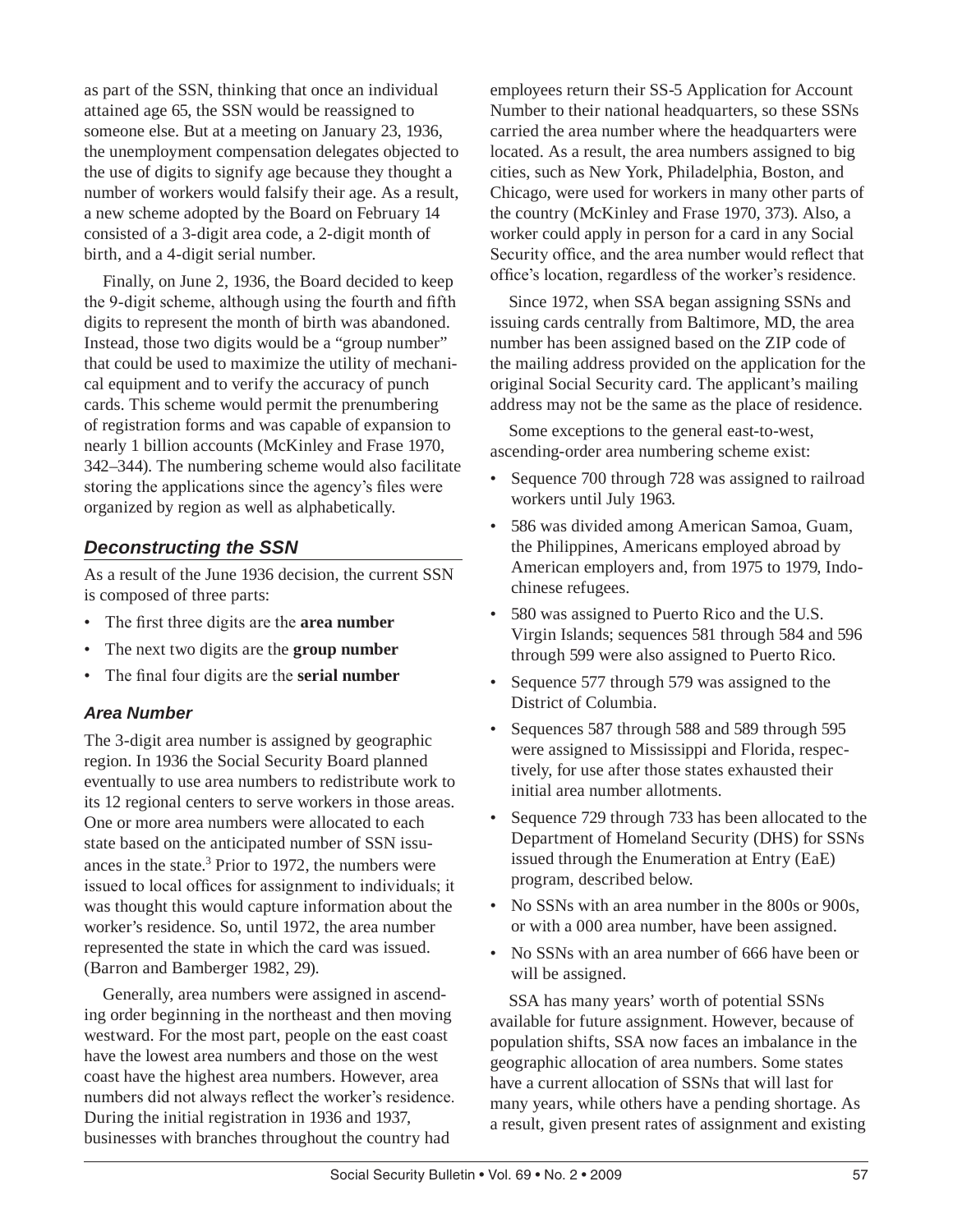geographic allocations, several states currently have fewer than 10 years' worth of SSNs available for assignment.

In a July 3, 2007, Federal Register notice, SSA solicited public comment on a proposal to change the way SSNs are assigned (SSA 2007b). Under this proposal, SSA would randomly assign SSNs from the remaining pool of available numbers, and the first three digits would no longer have any geographic significance. SSA contends that doing so would ensure a reliable supply of SSNs for years to come, and would also reduce opportunities for identity theft and SSN fraud and misuse. SSA plans additional discussion with other government entities and the private sector before implementing any change.

# *Group Number*

The group number (the fourth and fifth digits of the SSN) was initially determined by the procedure of issuing numbers in groups of 10,000 to post offices for assignment on behalf of the Social Security Board's Bureau of Old-Age Benefits. The group numbers range from 01 to 99 (00 is not used), but for administrative reasons, they are not assigned consecutively. Within each area number allocated to a state, the sequence of group number assignments begins with the odd-numbered group numbers from 01 to 09, followed by even group numbers 10 through 98, then even numbers 02 through 08, and finally odd numbers 11 through 99.4

# *Serial Number*

The last four digits of the SSN are the serial number. The serial number represents a straight numerical series of numbers from 0001–9999 within each group. Serial number 0000 is not assigned.

# *Designing the Social Security Card*

Even at the inception of the program, the Social Security Board understood that individuals would need to have a "token" that would provide a record of the number that had been assigned to them. This token would help employers accurately report an individual's earnings under the program.

The Board first considered a small card similar to a credit union or trade union card, but some objected that it was too flimsy. Alternatively, a  $\frac{3}{4}$  x  $\frac{2}{\sqrt{8}}$  inch metal card was proposed by a manufacturer of such cards. It was estimated that it would have taken 250 tons of metal for initial registration. The arguments in favor of the metal card were its permanence, accuracy (records could be imprinted from the embossed token), and economy (because of the imprinting capability). Still, in early June 1936, the Board decided to use a small paper card (McKinley and Frase 1970, 327 and 329).

In October 1936, the Social Security Board selected a design submitted by Frederick E. Happel, an artist and photo engraver from Albany, NY, for the original Social Security card, for which Happel was paid \$60.<sup>5</sup> The Board placed an initial order for 26 million cards. In late 1937, a second version was adopted, and a version just for replacement cards was adopted in 1938 (SSA 1990, 1). Since 1976, the design of original and replacement Social Security cards has been the same. In all, over 50 designs have been used from 1936 to 2008. All versions remain valid since it would be costprohibitive to replace all cards previously issued.

Over time, as the use of the SSN expanded for other purposes, SSA recognized that changes were necessary to protect the integrity of the card. SSA has taken measures to prevent counterfeiting of the card, and a counterfeit-resistant version is now used for both original and replacement cards. Steps taken by SSA to improve the card are detailed later.

### *Deciding on Application Data*

There was also considerable discussion in 1936 about the types of information to collect as part of the registration. Generally, SSA collected the information needed to uniquely identify and accurately report an individual's earnings covered under the new Social Security program. Race was considered a necessary piece of information for actuarial purposes because of differences in life expectancy among different races. However, the Board decided to use the term "color" rather than race on the original Form SS-5 application for an SSN (McKinley and Frase 1970, 325–326).

The original 1936 version of the SS-5 requested the following information:

- Employee name
- Employee address
- Name of current employer
- Employer address
- Age of employee
- Date of birth
- Place of birth
- Sex
- Color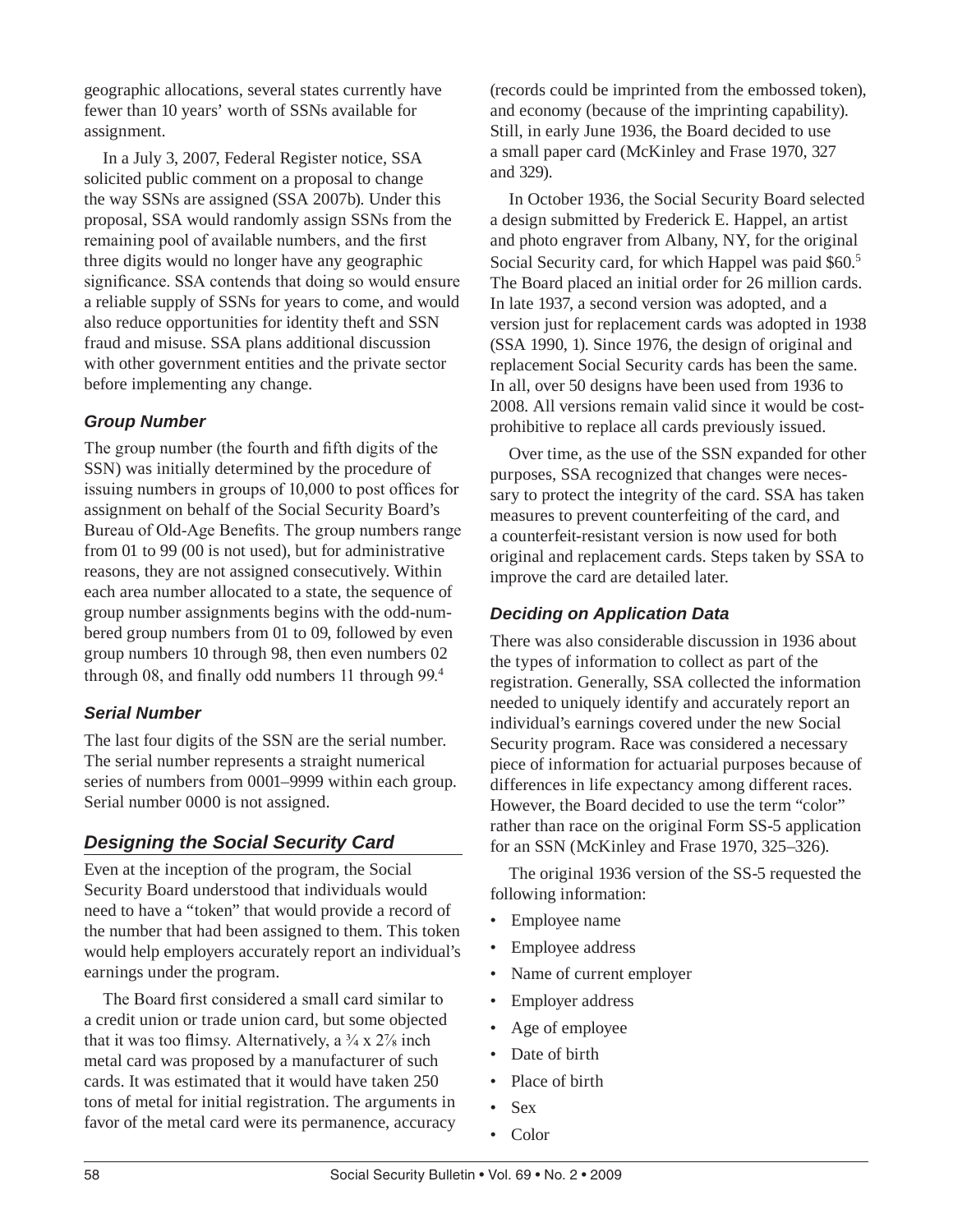- U.S. Employment Service (USES) registration card number, if applicable
- Date and place of previously completed an SS-5, if applicable
- Completion date for current SS-5
- Signature (SSA 1990)

# *Registering the Nation's Employers and Employees*

Although issuing SSNs is still a large workload for SSA, one rarely thinks about the major undertaking it was to register workers for the first SSNs. Initial estimates were that 22 million SSNs would be issued immediately, with 50 million ultimately to be issued (McKinley and Frase 1970, 15). In fact, 35 million SSNs were issued in the first 8 months of the registration effort. The Social Security Board estimated it would also need to assign identifying numbers to 3.5 million employers during this same time (McKinley and Frase 1970, 309).

Assigning responsibility for the vast registration process was a real problem. Debate shifted back and forth over whether the Board's Bureau of Old-Age Benefits could handle the work. The Board first approached the USES about assuming the registration workload, but in early May 1936 USES declined because President Roosevelt was hoping for an upswing in industrial production that autumn, and USES wanted its personnel to concentrate on its job placement service. The Census Bureau also declined, citing legal restrictions on the disclosure of its information to other agencies and confidentiality promises to the public that census information would be used for statistical purposes only (McKinley and Frase 1970, 338–339).

In June 1936, the Social Security Board decided that its Bureau of Old-Age Benefits would handle the registration and that the registration process would begin after the November 3, 1936, presidential election (McKinley and Frase 1970, 29). In May, the executive committee of the interdepartmental committee on enumeration had recommended that the Bureau could handle the registration by setting up 202 field offices and hiring 12,000 to 16,000 employees. The Board estimated that these 202 field offices would cover approximately 67 percent of registrants. On July 17, 1936, the Social Security Board's regional directors were told that 600 Bureau field offices would be open by November, that SSN assignment would begin about November 15, and that registration would

be completed within 60 days. Also in July, the Board talked to the Post Office Department about assigning post office personnel to assist in cities where the Board would not yet have field offices to handle the registration (McKinley and Frase 1970, 342–347).

However, difficulties in recruiting personnel and setting up offices would make it impossible for the Bureau to handle the workload. As of September 30, 1936, Bureau of Old-Age Benefits employees numbered only 164 (Corson 1938, 6). Fortunately, the Board was able to enlist the Post Office Department to issue SSNs, signing an agreement on September 25, 1936. The Post Office Department had 45,000 facilities and over 350,000 employees at that time (Wyatt and Wandel 1937, 52).

The Social Security Board also enlisted the Treasury Department to assure employer cooperation. Final Treasury regulations, published in the Federal Register on November 6, 1936, required employers to file Form SS-4 (employer's application for an EIN) with the post office not later than November 21, 1936, and employees to file Form SS-5 (employee's application for an SSN) not later than December 5 (McKinley and Frase 1970, 15 and 360). However, delays in getting registration started made these deadlines moot.

The Social Security Board's Informational Service, established in January 1936, prepared a publicity campaign at midyear to encourage employers and workers to complete the application forms, but did not plan to distribute the material until after the November 3 election. However, the Board accelerated the publicity release in response to a September effort to discredit the program launched by Alf N. Landon, the Republican candidate for president. Also that year, many employers, in conjunction with Landon and the Republican Party, began stuffing payroll envelopes with leaflets against the Social Security Act and the required deductions from employee wages. The Social Security Board was so alarmed that the Chairman, John G. Winant, resigned in order to campaign in defense of the Social Security Act. In addition, in October 1936 the Board released a film called "We the People and Social Security" along with a 4-page pamphlet entitled "Security in Your Old Age."6 It is estimated that some 4 million people saw the film and nearly 8 million of the pamphlets were distributed by Election Day (McKinley and Frase 1970, 357–358).

On November 6, the campaign to encourage employers and employees to register began. A series of press releases outlined the procedure for assigning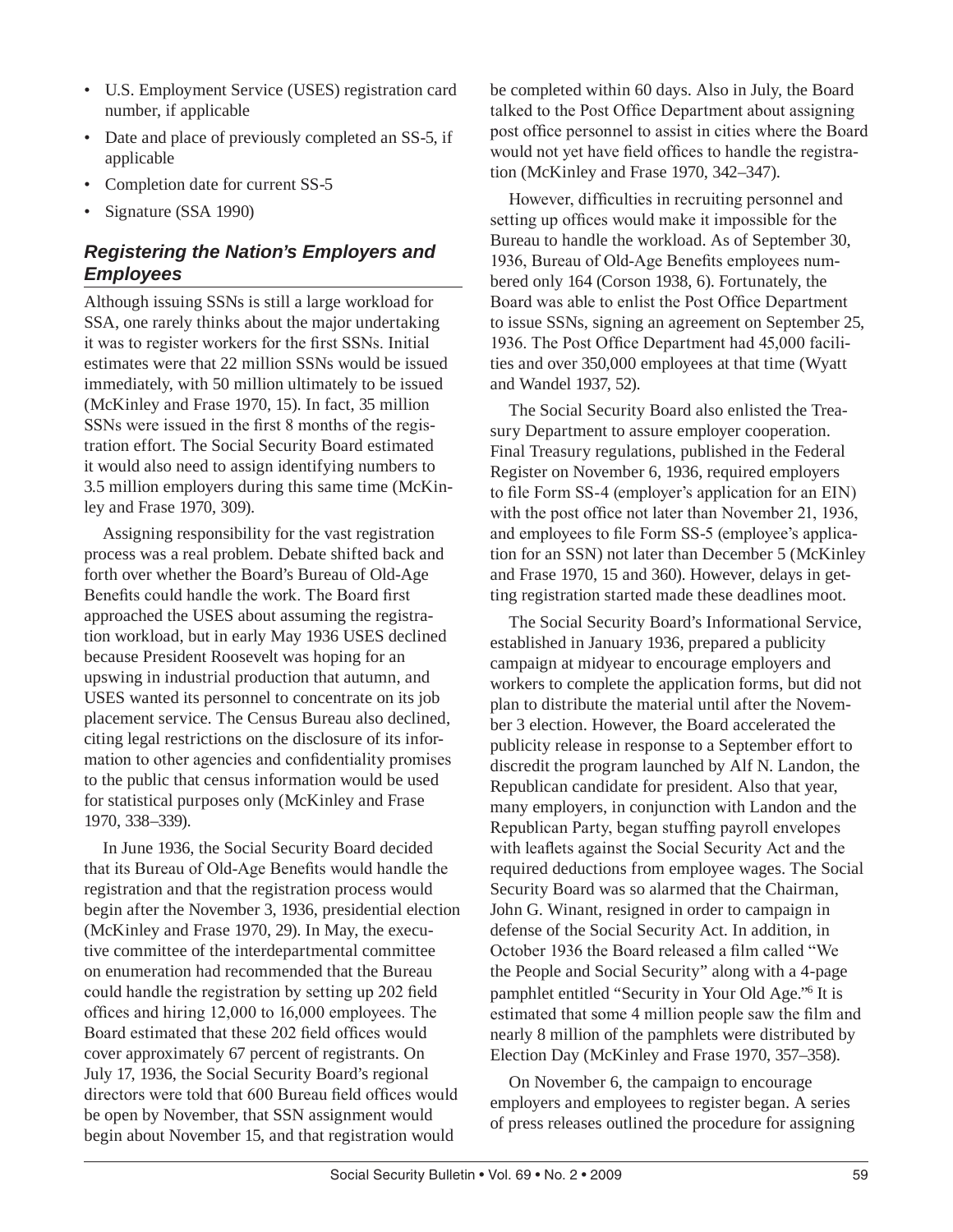SSNs and carried sample Forms SS-4 and SS-5, as well as a Social Security card specimen. The campaign included three releases on old-age benefits in 24 languages distributed to the country's foreign language press. The Associated Press, the United Press, the Hearst chain, and many individual papers ran a series of articles on old-age benefits and registration for weeks at a time. During the November and December initial registration period, there were also 12 nationwide radio broadcasts by well-known individuals and a host of local broadcasts arranged by the 56 skeletal field offices then in place. Over 3 million posters<sup>7</sup> were distributed, 50 million more pamphlets were dispersed, and three additional newsreel trailers were shown to some 42 million people (McKinley and Frase 1970, 364–366).

The registration process was largely directed by the local postmasters. The first task for the postmen was to make up lists of employers on their routes. Their effort resulted in a list of 2.4 million employers (McKinley and Frase 1970, 344–345 and 368).

Beginning November 16, 1936, the post offices sent Form SS-4s to employers based on the lists they had compiled earlier that month. Along with information about the business establishment, employers were asked for the number of workers they employed. The mail carriers collected the completed SS-4s a week or two later. Based on SS-4 information, the post offices delivered Form SS-5s to the employers the following week for distribution to employees (McKinley and Frase 1970, 368).

Employees were permitted to return the completed SS-5 application either to the employer, to any labor organization of which the employee was a member, to the letter carrier, to the post office by hand, or to the post office via mail (Wyatt and Wandel 1937, 54). This last possibility caused another round of negotiations between the Social Security Board and the Post Office Department about whether "return penalty privilege" (requiring no postage) applied. Postal regulations stated that this privilege could only be used if an individual was not required by law to submit the information. The Board argued that no postage was required as there was no law requiring employees to obtain an SSN. At the same time, however, the Board was requesting the Treasury Department to issue regulations mandating employees to obtain account numbers. In the end, the Board got it both ways—the Post Office Department agreed to accept returned SS-5s without postage on October 8, 1936, and the Treasury Department issued the regulations making the SSN

mandatory on November 6, 1936 (McKinley and Frase 1970, 351–352 and 360).

Even at this early time, the public was concerned about privacy and confidentiality issues. Many employees were anxious to know how the information on the SS-5 would be used. The Social Security Board issued releases at various times assuring the public that the information on the application would be kept confidential, with access limited to government employees for whom job duties under the Social Security Act required it (Wyatt and Wandel 1937, 57). In June 1937, the Social Security Board would issue its very first regulation, formalizing its pledge of confidentiality for information collected and maintained.

The work of the Social Security Board to reassure the public was complicated by the actions of some employers, who circulated additional forms along with the SS-5. These extra forms requested information such as nationality, religion, education, and union affiliation. On February 26, 1937, the Board issued a press release warning employers against distributing unauthorized questionnaires that appeared to be required by the Social Security Board (Wyatt and Wandel 1937, 57).

Of the 45,000 post offices then in existence, 1,017 first-class offices were designated as "typing centers" to assign the SSNs, along with 57 "central accounting" post offices to assign SSNs for the second, third, and fourth class post offices within their area (McKinley and Frase 1970, 368). The Social Security Board supplied these centers with Office Record Form OA-702, in blocks of 1,000, with the account number preprinted. For each registrant, postal employees typed the information from the SS-5 onto the prenumbered OA-702 in duplicate. Each OA-702 had a detachable portion on which the employee's name was typed and then returned to the employee—the Social Security card. The post office mailed the completed Social Security cards to the employer, unless the employee had taken the SS-5 to the post office in person and waited for the typed card. Each completed card was accompanied by an informational circular briefly explaining the provisions of Title II (old-age benefits) and Title XVIII (the Social Security tax) of the Social Security Act (Wyatt and Wandel 1937, 54 and 58).

The post offices sent the completed SS-5 and the corresponding OA-702 forms in blocks of 500 to the Bureau of Old-Age Benefit's Records Office in Baltimore, where the SSN master files were to be kept. The post offices (and later the Bureau's field offices) kept carbon copies of the OA-702 to use should an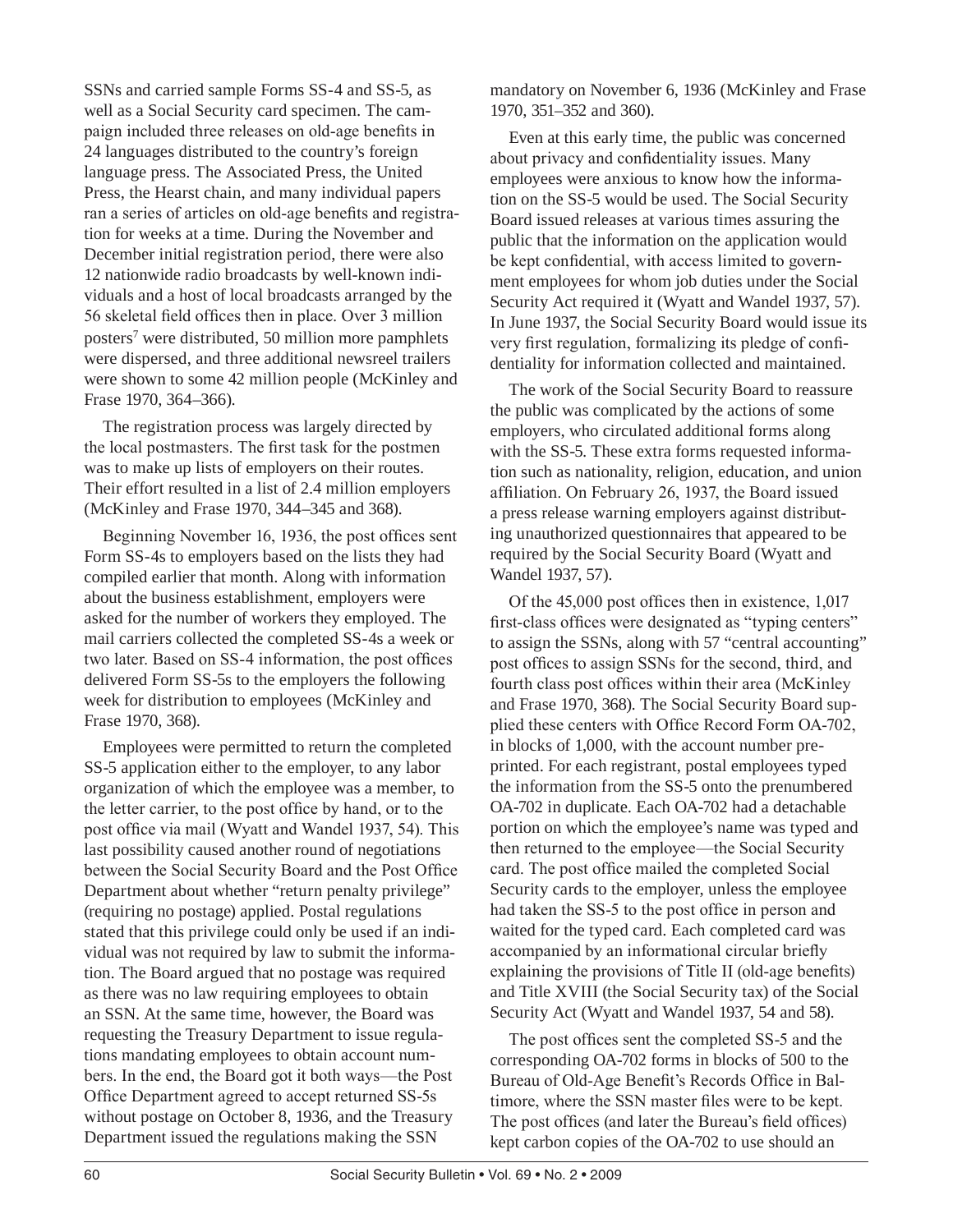individual request a replacement card (Wyatt and Wandel 1937, 58).

The publicity campaign and the Post Office Department's efforts resulted in over 22 million completed applications as of December 22, 1936, 28 days after the initial distribution of employee applications (Wyatt and Wandel 1937, 62). During the first 4 months of the registration campaign, nearly 26 million SSNs and more than 2.6 million EINs were assigned (Corson 1938, 3).

In September 1936, when the Post Office Department signed the agreement to handle the initial registration, the Board had planned for the Bureau of Old-Age Benefits to have 554 field offices set up to take over the enumeration workload in January 1937. However, hiring field staff had to await the results of the "examination for administrative officer" (civil service test) given in August 1936. The resulting register was not made available to the Board until December 1936 (McKinley and Frase 1970, 129). So in November 1936 the Board instead assigned headquarters staff to 56 Bureau field offices, covering all but one of the cities where the Post Office Department had set up its "central accounting" offices. These 56 Bureau offices primarily answered questions and directed applicants to the post offices (McKinley and Frase 1970, 34–35 and 369). The Board twice had to ask the Post Office to extend its handling of the SSN applications, first through March 1937 and then through June 1937, before the Bureau of Old-Age Benefits could take over.

Effective July 1937, Bureau field offices, still numbering only 175 with 1,702 total employees, took over the enumeration workload from the post offices (Zwintscher 1952, 90; SSA 1965, 25). By that time, some 35 million SSNs had been issued at a cost of \$5.7 million (SSA 1990, 1; McKinley and Frase 1970, 372).

And still the job was not finished. In July 1937 alone, Bureau field offices issued some 1.9 million additional SSNs (McKinley and Frase 1970, 368–373). Even with field office employees working evenings and Saturdays and with "managers and assistant managers, anyone who was available, pounding away at typewriters," the Bureau had to set up additional typing centers in its 12 regional offices to help with the workload (SSA 1985, 10; SSA 1965, 32; SSA 1952).

Not all U.S. workers obtained SSNs during the initial registration period. This was because the original Social Security Act had excluded some types of employment from coverage, such as agricultural workers, domestic servants, casual labor, maritime workers, government employees, and the employees of philanthropic, educational, and similar institutions. The self-employed were also excluded from coverage. Seventy years ago, these exempt workers comprised about 40 percent of the working population. These groups were not covered primarily because of the administrative difficulty in collecting taxes and obtaining accurate wage reports (Department of Treasury 1947, 1; DeWitt, Béland, and Berkowitz 2008, 4).

Initially, only employees working in covered employment and aged 64 or younger were eligible to obtain an SSN. However, almost from the start, state unemployment compensation agencies began using SSNs to identify workers, and some employers tended to prefer hiring individuals who already possessed an SSN (Social Security Board 1938, 53). So, after a few months the Bureau began issuing SSNs to anyone who applied.

For over 20 years, Bureau field offices assigned SSNs, using blocks of prenumbered Social Security cards furnished to each office. Office staff simply typed the number holder's name on one of the prenumbered cards. For replacement cards, field office staff manually typed the SSN and name on a blank card. In 1961, issuance of original SSNs was centralized in Baltimore, but local offices continued to issue replacement cards. In March 1972, SSA began assigning SSNs and issuing cards exclusively from Baltimore via a computer-based system.<sup>8</sup> It was also in 1972 that all applicants for federal benefits were required to have their own SSN.

# *Maintaining the SSN Records*

Space to handle the SS-5 application forms was found on three floors of the Candler Building, a large warehouse converted from a Coca-Cola bottling factory on the harbor in downtown Baltimore (SSA 1961). Here the Bureau installed a "great battery" of International Business Machines (IBM) equipment<sup>9</sup> and deployed over 2,300 machine workers and checkers by December 9, 1936, to handle the applications as quickly as they came in (McKinley and Frase 1970, 33 and 364). At this time, a hiring "apportionment" was in effect, which meant the Bureau could only recruit a certain proportion of employees from each state. As a result, employees came from all parts of the country. It was thought that the central operation in the Candler building was temporary, and that the work would soon be dispersed to the 12 regions, so recruitment from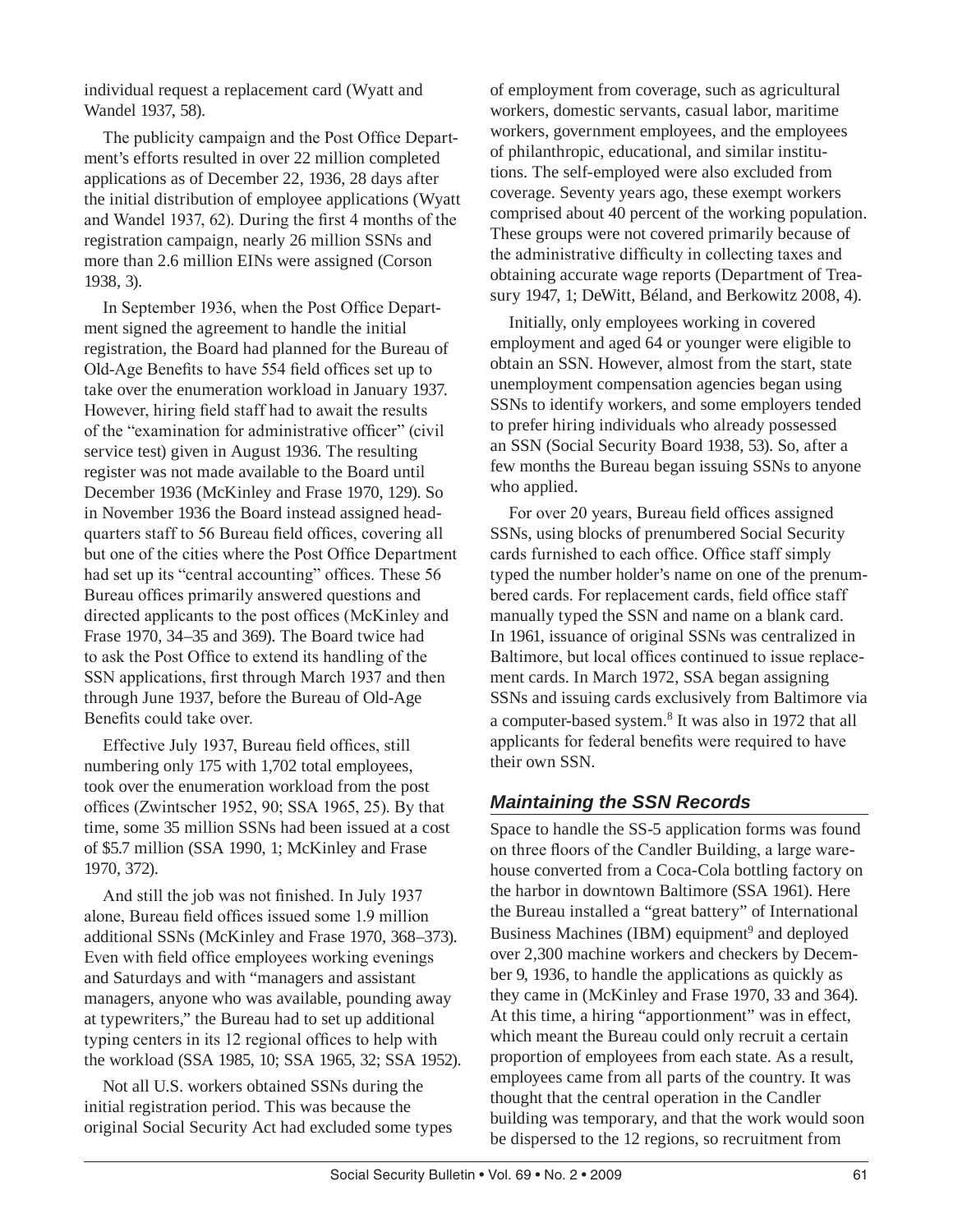distant states was logical (SSA 1952). However, actual operations would reveal that decentralization was not really feasible.

The Baltimore Records Office used a nine-step process to create a permanent master record and to establish an earnings record for each individual.<sup>10</sup> One hundred applications and office record cards, numbered consecutively, were sent through each operation together with a control unit of nine cards (one for each step). The appropriate control card was removed at the end of a step and sent to a control file to track the status of each block (McKinley and Frase 1970, 375).

When the Records Office received the Form SS-5 and the accompanying OA-702 from the local offices, different clerks working independently converted the two sets of information into numerical codes that could be transferred to punch cards.

The first group of employees keyed information from the SS-5 into a *master punch card* for each individual. A tabulating machine used this master punch card to set up a numerical register of accounts stored in huge loose-leaf books. These volumes contained the SSN, name, and date of birth of each number holder. Each page contained 100 SSNs in numerical order. From these volumes, employees could learn the name and identifying information of an SSN's owner in a fraction of the time that would be required to locate the master punch card (Wyatt and Wandel 1937, 120–121). The master punch card was also used in the earnings-posting operation to establish an earnings ledger for each individual.

A second group of employees independently keyed the same information coded from the OA-702 to create an *actuarial punch card* (Fay and Wasserman 1938, 25). The actuarial punch card was created for actuarial and statistical purposes and was also used to set up the "visible index." Later known as the "National Employee Index Flexoline File" or just "Flexoline," the visual index consisted of strips of thin bamboo, 3/16 of an inch wide by 9 inches long—one for each SSN issued—set in a steel panel. The strips were inserted into the frame one by one, with some employees filing as many as 300 strips an hour. Each strip began with a 3-digit entry based on the Russell Soundex System (in which all surnames having the same basic consonants are grouped together), followed by the individual's surname, given name, middle initial, and SSN. The strips were mechanically prepared from the actuarial punch card and manually posted on the panel, sorted by the first letter of the surname and within each letter

by phonetic code, then in each code group by the first seven letters of the first name, middle initial, year and month of birth, and SSN. Up to 1,600 panels were then hung on each rack (Staruch 1978, 29). The primary function of the visible index was to aid in the location of accounts when only the name of the owner and not the SSN was known (Wyatt and Wandel 1937, 121). For instance, employees referred to the index when a worker who had lost his or her card and did not know the SSN applied for a duplicate (SSA 1964 and Staruch 1978, 29). Reportedly, experienced clerks were able to find any name and its corresponding account number in less than 60 seconds (Fay and Wasserman 1938, 25).

In addition, the SS-5s were filmed on 16 millimeter, noninflammable film strips. In June 1938, officials bragged "This film is so compact that the entire file of 40 million photographed SS-5s is stored in 10 ordinary letter-size file cabinets" (Fay and Wasserman 1938, 25).

In all, eight separate files were maintained:

- The SS-5 applications, sorted in numerical order.
- Photographs on 16 millimeter film strips of the SS-5s, in numerical order.
- The master punch cards, in numerical order.
- The numerical register, in large loose-leaf books.
- Ledger sheets for maintaining earnings records, in numerical order.
- The OA-702 Office Records, in alphabetical order.
- The actuarial punch cards, in phonetic code surname order.
- The visible index, in phonetic code surname order (Fay and Wasserman 1938, 25–26).

By 1958, the Flexoline (visible index) contained 160 million strips in 750 steel A-frame stands, and SSA was adding an average of 7 million new strips each year. In August 1958, SSA began converting the Flexoline index to microfilm and began capturing new SSN records on magnetic tape, using a special machine to then transcribe the code directly from magnetic tape into a readable microfilm record (Staruch 1978, 29–30). By 1964, the 200 million names in the National Employee Index were contained on 2,005 reels of magnetic tape that Bureau employees accessed by means of high-speed microfilm readers  $(SSA 1964).$ <sup>11</sup>

In 1972, SSA created an electronic file, the Numerical Index File or Numident, to house the numericallyordered master file of all assigned SSNs. In 1973,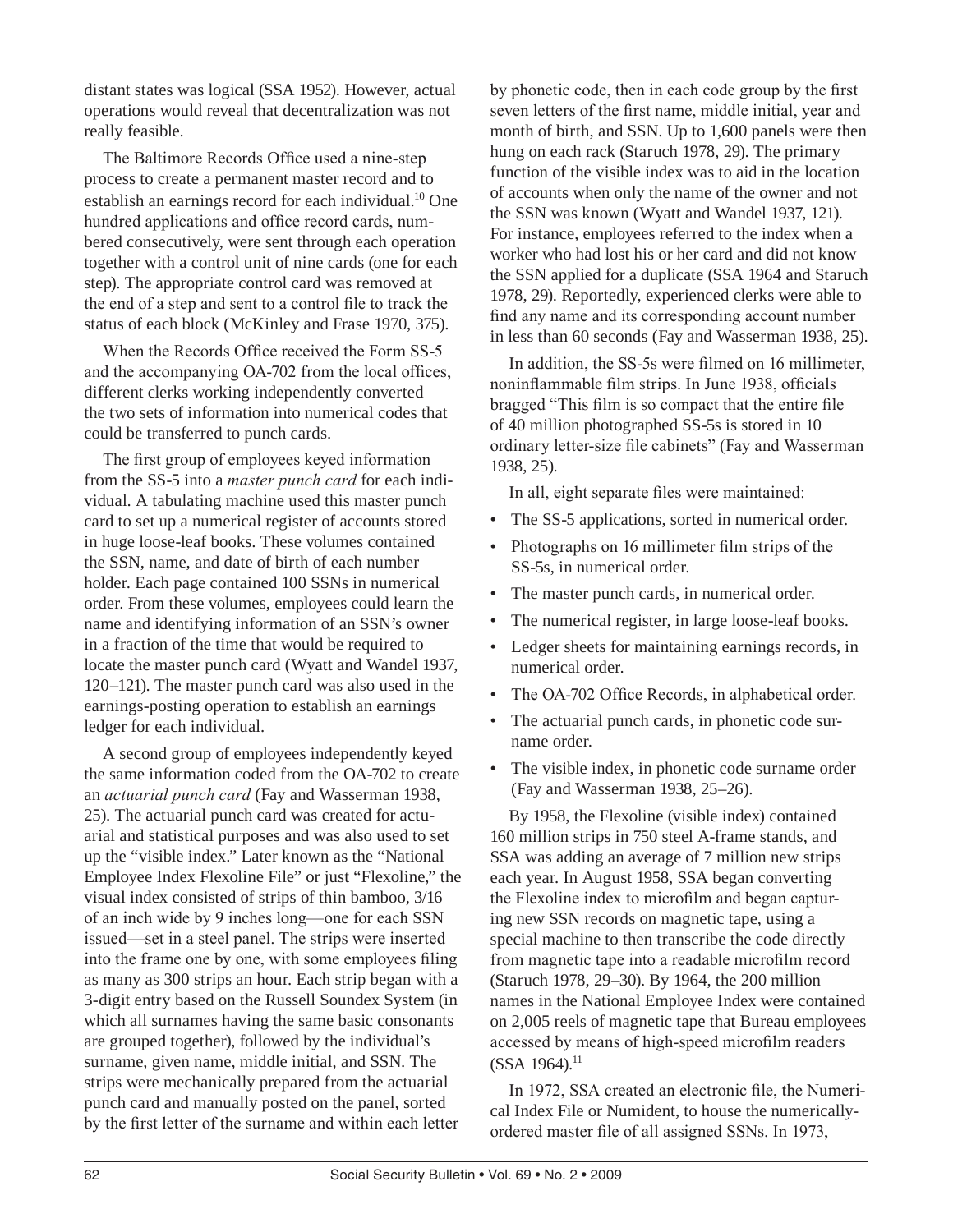SSA began converting its legacy SS-5 records to the Numident electronic database, completing the conversion in 1979. There is one Numident record for each SSN ever assigned.

SSA makes changes in Numident SS-5 data only upon receipt of updated information from the SSN holder. Changes in the Numident result in the addition of a new entry or iteration to the Numident record for the individual; information is never overlaid on a previous SSN Numident entry.12 Most changes are initiated when an SSN holder completes an SS-5 requesting a replacement card or a change in the name, sex, or date of birth information on the Numident. Additionally, SSA employees may take action to change identifying information on the Numident for a person while taking a claim or processing postentitlement events. Each Numident record can contain up to 300 Numident entries (iterations) representing an addition or change to the Numident information for a person. About half of Numident records have multiple entries.

Until recently SSA also maintained a separate SSN master file indexed by cardholder name. The Alpha Index File or Alphident enabled SSA employees to search by name if the number was unknown. In the process of modernizing SSA's master files, this file was converted to an IBM DB2 relational database linked to the Numident file. This database provides the same basic functionality as the Alphident. Like the Flexoline, the DB2 uses the Russell Soundex Coding System to group all surnames that have the same basic consonant sounds. When an individual's identifying information is available, an SSA employee can attempt to locate the SSN using a key based on the Soundex version of the last name, plus the first 4 characters of the first name, plus the century, year, and month of birth. SSA has designated this database a sensitive file and access is restricted.

# *Handling SSN Assignment Problems*

From the beginning, the process of assigning SSNs included quality checks. SSA employees had to account for every number and explain any missing serial numbers fully. Also, the SS-5s and the OA-702s were coded separately by different clerks and were later compared as a quality check (Fay and Wasserman 1938, 24).

Still, as one might expect, an undertaking as enormous as enumerating 35 million workers in one concentrated effort was bound to encounter some problems. Many individuals received multiple SSNs. Some people were under the impression that the more SSNs they received, the better. Others thought they needed a new SSN for each new job. Workers sometimes lost their original number and applied for a new one. Also, a great many unemployed and WPA employees applied for SSNs both during the initial registration and again through WPA or private employment registration. Sample studies in 1937 or early 1938 indicated that duplicate account numbers had been issued to not more than 3 or 4 percent of the applicants (Corson 1938, 4).

In 1938, a wallet manufacturer in Lockport, New York, the E.H. Ferree Company, decided to promote its product by showing how a Social Security card would fit into the wallet. The company vice president thought it would be clever to use a sample card with his secretary's actual SSN. The wallet was sold at Woolworth's<sup>13</sup> and many other large department stores, and the SSN was widely distributed. Many purchasers adopted the SSN as their own—5,755 people were using it in the peak year 1943, and 12 were still using it as late as 1977. In all, SSA received 40,000 incorrect earnings reports under this SSN, which had to be reassigned laboriously to proper SSNs. SSA voided the much-used number and issued a new SSN to the secretary (SSA n.d. c).

About a dozen similar cases of individuals adopting a made-up SSN shown on a facsimile card have occurred. In one case, the Social Security Board itself issued a pamphlet with the made-up number 219-09- 9999 that was adopted by an individual (SSA n.d. c).

Also, prior to 1961 SSA field offices issued new SSNs. Only a fraction of these SSN assignments were screened at the central office for a previously assigned SSN, and then only manually (Long 1993, 84). Thus, issuing duplicate SSNs was possible. Beginning in 1961, the central office in Baltimore issued all new SSNs, but it was not until 1970 that an electronic method of checking for previously issued SSNs (called "EVAN" for "electronic verification of alleged numbers") was devised (SSA 1990, 4). Today, automated systems with sophisticated matching routines screen for previously issued SSNs.

SSA has since introduced more rigorous verification procedures. On April 15, 1974, SSA implemented evidence requirements (age, identity, and citizenship/ alien status) for applicants for an original SSN who are foreign-born, or are U.S.-born and age 18 or older. Then, on May 15, 1978, SSA began requiring evidence of age, identity, and citizenship/alien status from all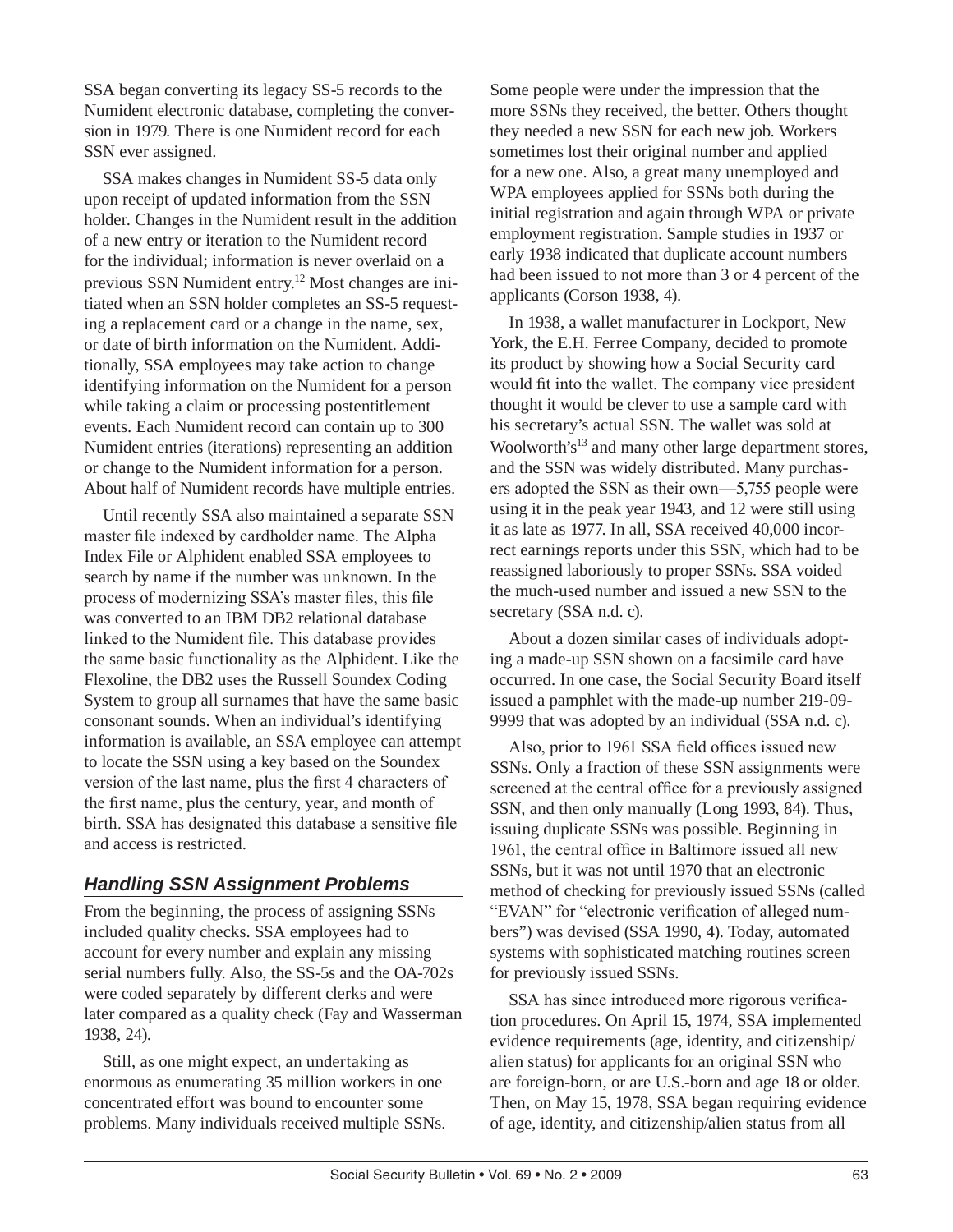applicants for original SSNs, and evidence of identity for replacement Social Security cards. In addition, all foreign-born applicants for replacement cards were required to submit evidence of citizenship/alien status.

Also, in 1979 SSA created an electronic file called MULTX from a set of punch cards identifying multiple SSNs that was maintained by SSA's Office of Earnings Operations. As of December 2007, SSA had identified and cross-referenced in the MULTX file over 4.7 million individuals with multiple SSNs, about 93 percent of whom have only two SSNs. Generally, those with multiple SSNs are the "very old" on the Numident; a study conducted in 2002 showed a weighted average age of 82.9 (SSA 2002). The requirement for proof of age and identity for SSN applicants beginning in 1974 combined with the implementation of an automated SSN screening system in 1984 have significantly reduced the multiple-SSN problems.

Under a few rare circumstances, SSA may legitimately issue a new SSN to a person with a prior SSN. The conditions are highly restrictive. SSA will assign a new SSN to a victim of harassment, abuse, or life endangerment if the individual provides evidence to substantiate the allegations. In addition, SSA may assign a new SSN to an individual who is a victim of SSN misuse, which means that the number has been used with criminal or harmful intent and the individual has been subjected to economic or personal hardship. Third party evidence is necessary for SSA to substantiate an individual's allegation of SSN misuse. However, an individual should consider changing his or her SSN only as a last resort because getting a new SSN may adversely impact one's ability to interact with federal agencies, state agencies, and employers, as all of the individual's records will be under the former SSN.

# *Applying for an SSN Today*

Just as it was in 1936, today a person must complete an application to obtain an original or replacement SSN or to change the information in SSA's Numident records. There are a number of ways to initiate the application process.

The paper form a person completes to apply for an original SSN or a replacement card or to make changes to SSA's Numident record is still the SS-5. The SS-5 application is available online<sup>14</sup> or in any SSA field office. The application and required evidence can be taken or mailed to any Social Security office for processing. An in-person interview is

required if the applicant is age 12 or older and is applying for an original SSN. The Veterans Affairs Regional Office (VARO) in Manila also accepts SS-5 applications for an original SSN or a replacement card, as do all U.S. Foreign Service posts and all military posts outside the United States. SSA employees key the SS-5 application data and evidence into the SSA computer system, which uses the information to create or update the Numident. The signed SS-5 application is retained for a short period in the field office, and then is sent to a records center in Pennsylvania for microfilming. Once microfilmed, the original SS-5 is destroyed.15

In August 1987, SSA began a three-state pilot of the "Enumeration at Birth" (EAB) process in which the parent of a newborn can request an SSN as part of the state's birth registration process. Additional states began to participate in EAB in July 1988. By the end of 1991, 45 states, the District of Columbia, Puerto Rico, and New York City had signed agreements (Long 1993, 83). Today, over 90 percent of parents use the EAB process offered in all 50 states plus Puerto Rico and the District of Columbia. SSA receives nearly three-quarters of original SSN applications through the EAB process and issues over 4 million SSNs via EAB each year (SSA 2006). No microfilm SS-5 exists for a record created through the EAB process.

Beginning in 2002, SSA began another pilot program referred to as Enumeration at Entry (EaE) that allows noncitizens admitted for permanent residence to obtain SSNs and Social Security cards based on data collected as part of the immigration process. This pilot was expanded worldwide in early 2003. EaE is a joint effort involving the Department of State (DoS), DHS, and SSA. Under EaE, a person aged 18 or older can apply for both an immigrant visa and an SSN at a DoS office in his or her home country. If the visa is granted, then DoS transmits the identifying data from the person's visa/SSN application to DHS. If and when the person is physically admitted to the United States, DHS updates certain data, if necessary, and sends it to SSA for the SSN to be assigned and the card to be issued. All noncitizens enumerated through EaE receive an SSN in the special area number series 729 through 733. As of January 20, 2009, SSA had issued 429,959 original and 114,714 replacement SSNs through the EaE process. SSA is currently working with DoS and DHS on expanding the EaE process to additional noncitizens.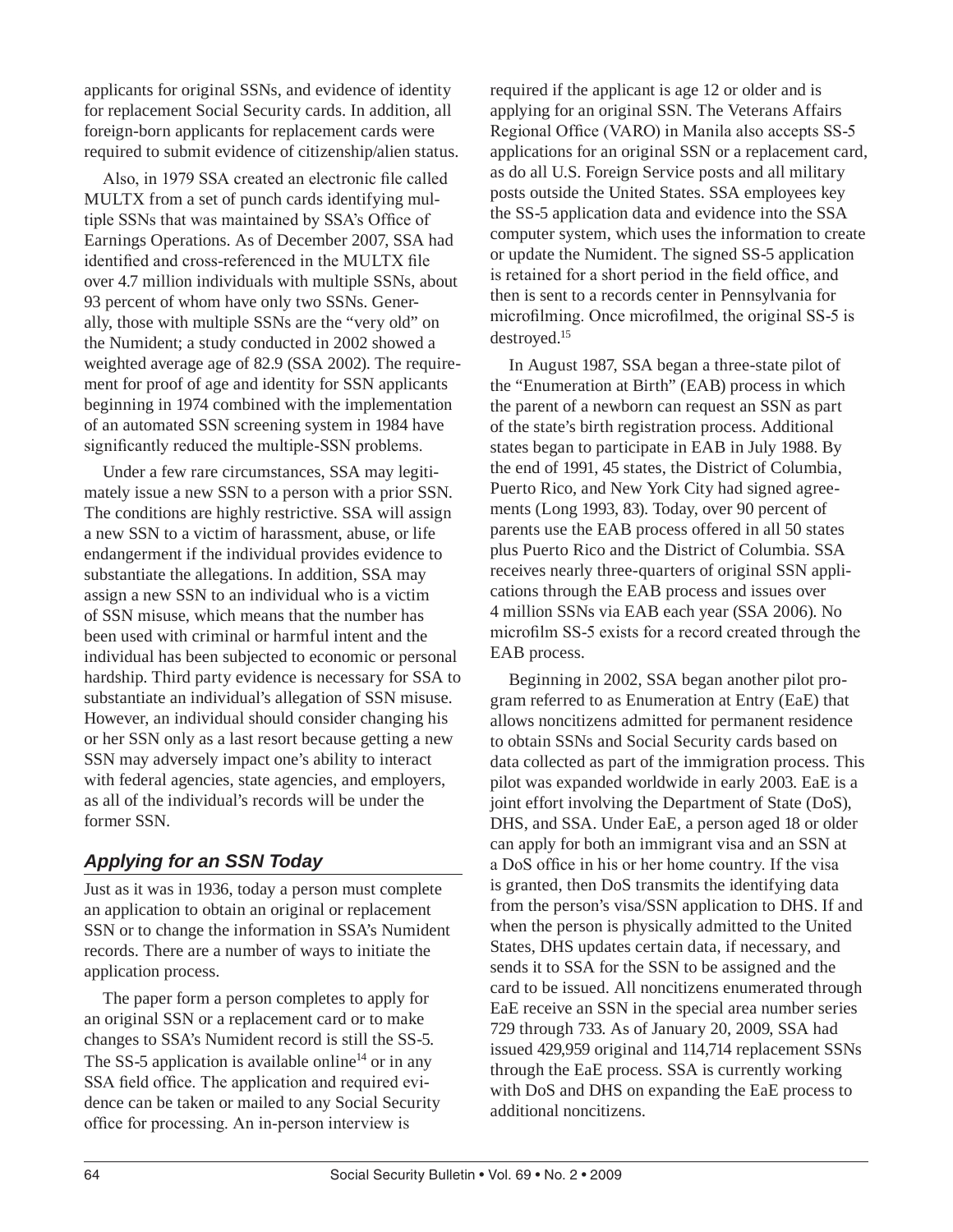Also in 2002, SSA began to open offices dedicated entirely to handling Social Security number business. The first Social Security Card Center (SSCC) opened in Brooklyn, NY, in November 2002. Six more SSCCs have since opened: Las Vegas, NV, in April 2005; Jamaica, NY, in July 2006; Downtown and North Phoenix, AZ, in October 2007; Orlando, FL, in March 2008; and Sacramento, CA, in November 2008. Generally, any individuals who live in the service area of a Card Center and need an original or replacement card must visit the Card Center rather than their local field office.

The Intelligence Reform and Terrorism Prevention Act (IRTPA) of 2004 (Public Law (P.L.) 108-458) placed limits on the number of replacement Social Security cards an individual can receive. Beginning with cards issued on or after December 17, 2005, individuals may only receive three Social Security cards per year and 10 in a lifetime, with certain exceptions, such as correcting errors or name changes.

The information currently requested on the SS-5 is:

- Name to be shown on the card
- Full name at birth, if different
- Other names used
- Mailing address
- Citizenship or alien status
- Sex
- Race/ethnic description (SSA does not receive this information under EAB)
- Date of birth
- Place of birth
- Mother's name at birth
- Mother's SSN (SSA collects this information for the Internal Revenue Service (IRS) on an original application for a child under age 18. SSA does not retain these data.)
- Fathers' name
- Father's SSN (SSA collects this information for IRS on an original application for a child under age 18. SSA does not retain these data.)
- Whether applicant ever filed for an SSN before
- Prior SSNs assigned
- Name on most recent Social Security card
- Different date of birth if used on an earlier SSN application.
- Date application completed
- Phone number
- **Signature**
- Applicant's relationship to the number holder

#### *Evidentiary Requirements*

At the inception of the program, all SSNs were assigned and cards issued based solely on information provided by the applicant. However, in the 1970s, SSA began requiring proof of age, identity, and citizenship.

SSA has instituted numerous evidentiary requirements to further safeguard and preserve the integrity of the SSN and to ensure assignment of SSNs and issuance of cards only to eligible individuals. Exhibit 1 shows the effective dates of changes in policy on evidentiary requirements.

#### **Exhibit 1. Changes in Social Security card evidence requirements, 1936–2008**

| <u>and de in each a security can a crimeired redunquished read</u> |                                                                                                                                                                                                |  |
|--------------------------------------------------------------------|------------------------------------------------------------------------------------------------------------------------------------------------------------------------------------------------|--|
| Date                                                               | Evidence requirements                                                                                                                                                                          |  |
| November 1936                                                      | SSNs are assigned based on the applicant's allegations.                                                                                                                                        |  |
| November 1971                                                      | Evidence of identity required of applicants aged 55 or older for original SSNs.                                                                                                                |  |
| October 1972                                                       | Evidence required establishing age, true identity, and citizenship or alien status of SSN applicants.                                                                                          |  |
| April 1974                                                         | Evidence required establishing age, identity, and citizenship or alien status of U.S.-born applicants<br>aged 18 or older for original SSNs and all foreign-born applicants for original SSNs. |  |

(Continued)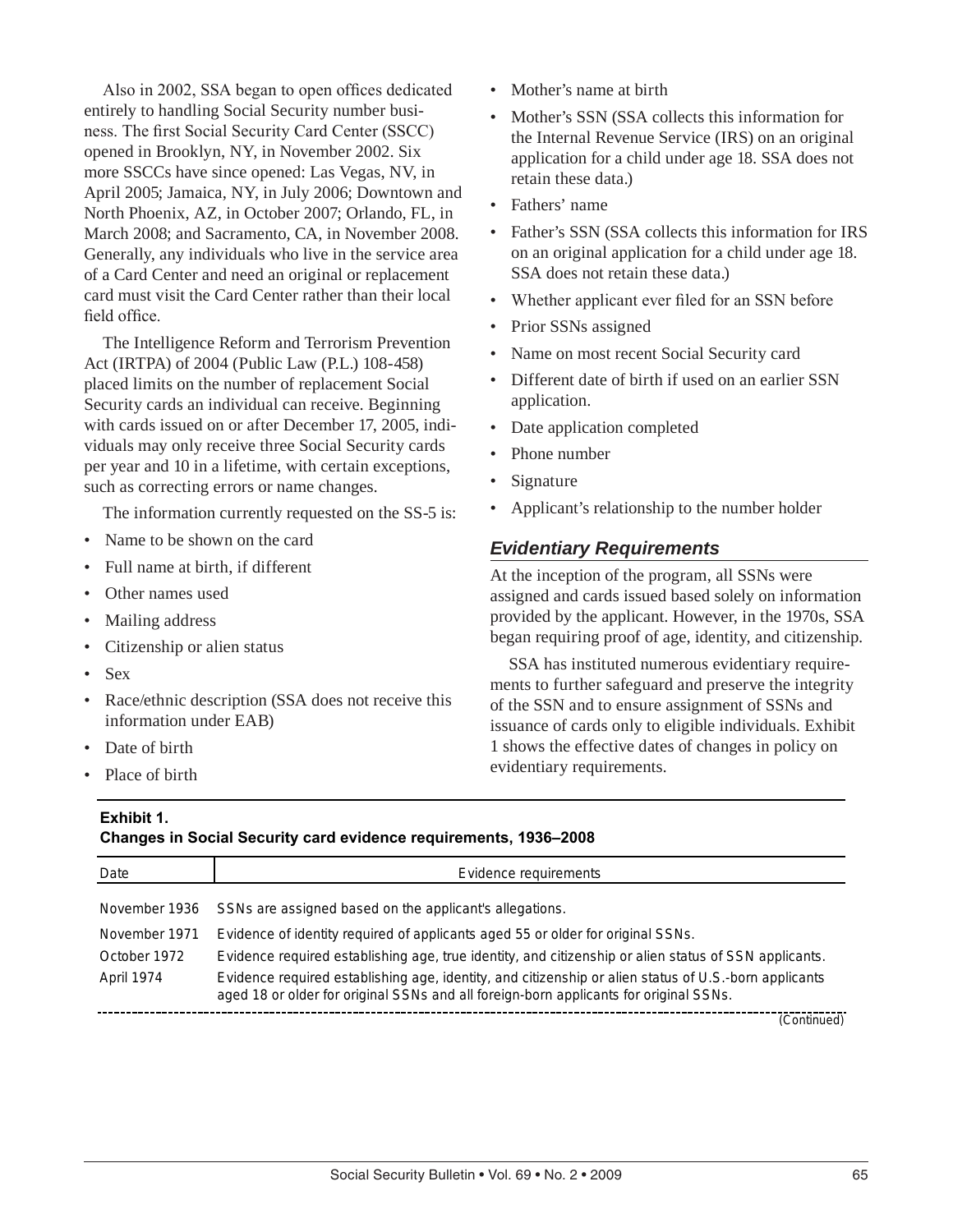### **Exhibit 1.**

# **Changes in Social Security card evidence requirements, 1936–2008—***Continued*

| Date                  | Evidence requirements                                                                                                                                                                                                                                                                                                                                                                                                                                                                                                                                                                                             |
|-----------------------|-------------------------------------------------------------------------------------------------------------------------------------------------------------------------------------------------------------------------------------------------------------------------------------------------------------------------------------------------------------------------------------------------------------------------------------------------------------------------------------------------------------------------------------------------------------------------------------------------------------------|
| May 1978              | All applicants are required to provide evidence of:<br>• Age, identity, and U.S. citizenship or lawful alien status for original SSNs; and<br>• Identity for replacement cards.<br>In-person interviews are required for individuals aged 18 or older applying for original or new SSNs.<br>An individual signing the SS-5 on behalf of another (for example, a parent for his or her child) must<br>establish his or her own identity.                                                                                                                                                                           |
| May 1987-<br>May 1988 | Aliens living in the United States since before 1982 are offered lawful temporary resident status.<br>Because many aliens were unable to submit the proper identity documents, SSA accepted<br>Immigration and Naturalization Service (INS) documents as proof of identity.                                                                                                                                                                                                                                                                                                                                       |
| January 1996          | A "valid nonwork reason" for an alien to have an SSN is defined as a federal, state, or local statute<br>or regulation requiring an individual to have an SSN in order to obtain a benefit or service.                                                                                                                                                                                                                                                                                                                                                                                                            |
| <b>June 2002</b>      | SSA begins verifying birth records for all U.S.-born individuals aged 1 or older when requesting an<br>original SSN or when changing the date of birth on the Numident record.                                                                                                                                                                                                                                                                                                                                                                                                                                    |
| September 2002        | SSA begins verifying all immigration documents for all aliens requesting original or new SSNs, or<br>replacement cards.                                                                                                                                                                                                                                                                                                                                                                                                                                                                                           |
| October 2003          | In-person interviews are required of all applicants aged 12 or older applying for original SSNs.<br>Evidence of identity is required of all applicants regardless of age.<br>A valid nonwork reason is defined as a federal statute requiring an SSN to receive a benefit or a<br>state/local statute requiring an SSN to receive a public assistance benefit. (SSNs are no longer<br>assigned for the sole purpose of obtaining a driver's license.)                                                                                                                                                             |
| October 2004          | Foreign students who do not have an employment authorization document from the DHS and are<br>not authorized for curricular practical training (CPT) as shown on the student's Student and<br>Exchange Visitor Information System (SEVIS) Form I-20, Certificate of Eligibility for Nonimmigrant (F-<br>1) Student Status, will no longer be presumed to have authority to work without additional evidence.<br>Before SSA will assign an SSN that is valid for work in such cases, the F-1 student must provide<br>evidence that he or she has been authorized by the school to work and has secured employment. |
| December 2005         | IRTPA of 2004 changes evidence requirements for SSN applications and sets limits on the number<br>of replacement cards an individual may receive:                                                                                                                                                                                                                                                                                                                                                                                                                                                                 |
|                       | . SSA verifies birth records for all U.S.-born individuals requesting an original SSN (except for those<br>who obtain an original SSN through the EAB process). Additionally, SSA verifies birth records for<br>U.S.-born applicants (nonclaimants) who want to change the date of birth on the Numident.                                                                                                                                                                                                                                                                                                         |
|                       | • Applicants for replacement cards beyond the 3-card yearly or 10-card lifetime limits need to<br>provide evidence to establish that a valid exception to the limits applies.                                                                                                                                                                                                                                                                                                                                                                                                                                     |
|                       | • Acceptable evidence of identity is revised; there are new guidelines for evaluating these<br>documents and their acceptability for SSA purposes. In addition, the evidence of identity must show<br>the applicant's legal name. In name change situations, the applicant must submit the document that<br>shows the name change event.                                                                                                                                                                                                                                                                          |
| February 2008         | Domestic birth records are no longer verified with the custodian of the record unless the document<br>appears to have been modified or is questionable. (Change is based on study results). For foreign-<br>born individuals requesting a change to the Numident date of birth, SSA continues to verify with<br>DHS any immigration document presented as evidence.                                                                                                                                                                                                                                               |

SOURCE: SSA n.d. b, section RM 00203.001.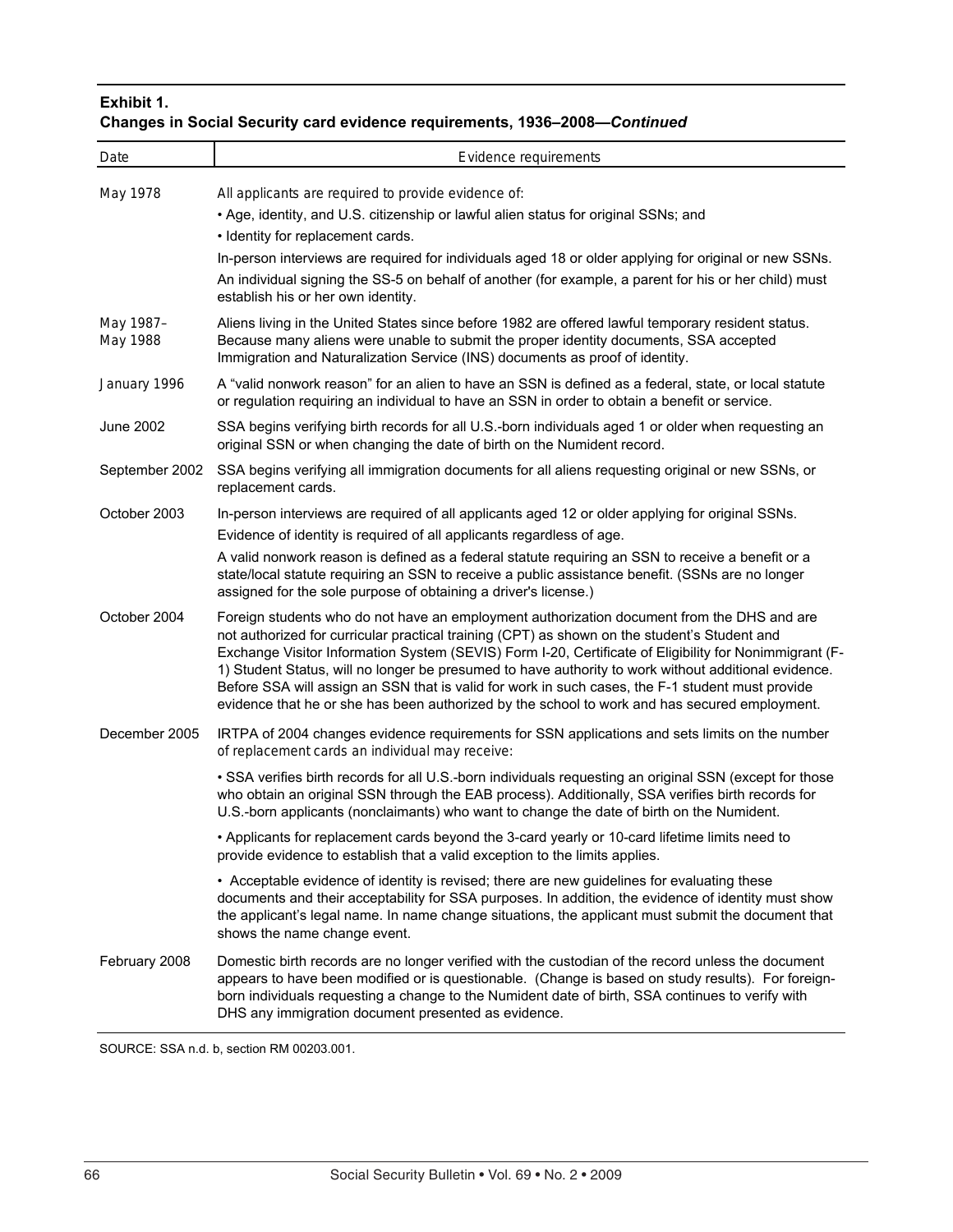# *Expanding Uses of the SSN*

The original purpose of the SSN was to enable the Social Security Board to maintain accurate records of the earnings of individuals who worked in jobs covered under the Social Security program. The card was never intended to serve as a personal identification document—that is, it does not establish that the person presenting the card is actually the person whose name and SSN appear on the card. Although SSA has made the card counterfeit-resistant, the card does not contain information that would allow it to be used as proof of identity. However, the simplicity and efficiency of using a unique number that most people already possess has encouraged widespread use of the SSN by both government agencies and private enterprises, especially as they have adapted their recordkeeping and business systems to automated data processing. Use of the SSN as a convenient means of identifying people in large systems of records has increased over the years and its expanded use appears to be an enduring trend. Generally, there are no restrictions in federal law precluding the use of the SSN by the

private sector, so businesses may ask individuals for an SSN whenever they wish (Streckewald 2006).

The expansion of SSN use began in 1943 with Executive Order (EO) 9397 requiring federal agencies to use the SSN for the purpose of identifying individuals in any new record systems. Although there was considerable delay in other agencies adopting its use, the coming of the computer age in the 1960s led government agencies and private industry alike to find many uses for the SSN.

In 1971, an SSA task force studied issues raised by nonprogram use of the SSN and proposed that SSA take a "cautious and conservative" position and do nothing to promote its use as an identifier. In 1973, a report of the Department of Health, Education, and Welfare (now Health and Human Services) concluded that the adoption of a national identifier was not desirable, and that the SSN was not suitable for such a purpose (SSA 1997). Nevertheless, Congressional legislation and federal agency regulations require the collection of SSNs for myriad purposes, as detailed in Exhibit 2.

#### **Exhibit 2.**

| Legislated and regulatory requirements for using Social Security numbers (SSNs), 1943-2008 |  |  |  |
|--------------------------------------------------------------------------------------------|--|--|--|
|                                                                                            |  |  |  |

| Date | Requirements                                                                                                                                                                    |
|------|---------------------------------------------------------------------------------------------------------------------------------------------------------------------------------|
| 1943 | EO 9397 requires all federal agencies to use SSNs whenever the head of the agency finds it advisable to<br>establish a new system of permanent account numbers for individuals. |
| 1957 | Military personnel are covered under Social Security and are enumerated in mass.                                                                                                |
| 1961 | The Civil Service Commission adopts the SSN to identify federal employees.                                                                                                      |
| 1962 | IRS begins using the SSN for federal tax reporting.                                                                                                                             |
| 1964 | The Department of Treasury requires Series H savings bond buyers to provide SSNs.                                                                                               |
| 1965 | Medicare enrollment requires enumerating those aged 65 or older.                                                                                                                |
| 1966 | The Veterans Administration begins to use SSNs to keep hospital admissions and patient records, and U.S.<br>Indian programs begin using SSNs.                                   |
| 1969 | The Department of Defense starts using the SSN as a military identification number.                                                                                             |
| 1970 | Legislation requires banks, savings and loan associations, credit unions, and securities dealers to obtain<br>the SSNs of all customers.                                        |
| 1972 | Legislation authorizes SSA to assign SSNs to all legally admitted noncitizens at entry and to anyone<br>receiving or applying for a federal benefit.                            |
| 1973 | SSNs are used for the Supplemental Security Income program. Also, the Department of Treasury requires<br>buyers of Series E savings bonds to provide an SSN.                    |
| 1975 | Legislation requires an individual to have an SSN as a condition of eligibility for federal benefits.                                                                           |
|      | (Continued)                                                                                                                                                                     |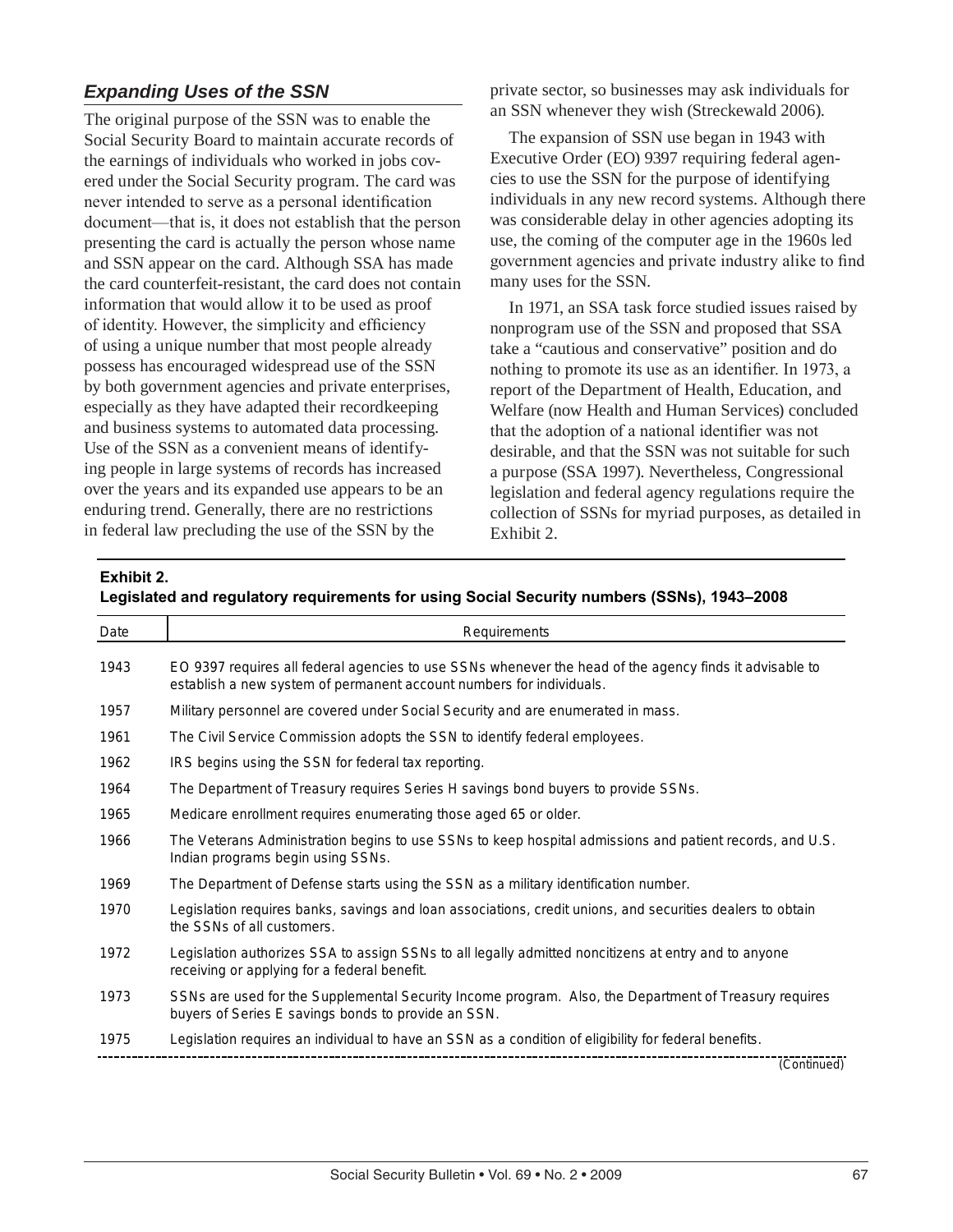### **Exhibit 2. Legislated and regulatory requirements for using Social Security numbers (SSNs), 1943–2008—***Continued*

| Date | Requirements                                                                                                                                                                                                                                                                                                                                                                                                                    |
|------|---------------------------------------------------------------------------------------------------------------------------------------------------------------------------------------------------------------------------------------------------------------------------------------------------------------------------------------------------------------------------------------------------------------------------------|
| 1976 | Legislation authorizes states to require an SSN for taxes, eligibility for state programs, driver's licenses, and<br>motor vehicle registrations.                                                                                                                                                                                                                                                                               |
| 1977 | Legislation requires disclosure of SSNs for members of Food Stamp households.                                                                                                                                                                                                                                                                                                                                                   |
| 1981 | Legislation requires disclosure of SSNs of all adult members of a household that includes children applying<br>for the school lunch program.                                                                                                                                                                                                                                                                                    |
| 1982 | Legislation requires applicants for federal loan programs to furnish SSNs.                                                                                                                                                                                                                                                                                                                                                      |
| 1983 | Legislation requires an SSN for all interest-bearing accounts.                                                                                                                                                                                                                                                                                                                                                                  |
| 1984 | Legislation authorizes states to require SSNs for beneficiaries of certain state-administered programs,<br>requires persons engaged in a trade or business to file a report including an SSN to the IRS for cash<br>transactions over \$10,000, and requires an alimony payer to furnish the IRS with the SSN of the ex-spouse<br>receiving the payments.                                                                       |
| 1986 | Legislation requires an SSN for all dependents older than age 5 reported on a tax return, for commercial<br>motor vehicle operator's licenses, and for student loan applicants.                                                                                                                                                                                                                                                 |
| 1988 | Legislation requires an SSN for eligibility under Housing and Urban Development programs, for the parents<br>of newborn children when a state issues a birth certificate, for dependents aged 2 or older of tax filers, for<br>blood donors, and for all Title II (Old-Age, Survivors, and Disability Insurance) beneficiaries.                                                                                                 |
| 1989 | Legislation requires that the National Student Loan Data system include SSNs of borrowers and that the<br>SSNs of the parents of school lunch program applicants be provided.                                                                                                                                                                                                                                                   |
| 1990 | Legislation requires an SSN for eligibility for Department of Veterans Affairs benefits, for each dependent<br>aged 1 or older claimed by a tax filer, and for officers of stores that redeem Food Stamps.                                                                                                                                                                                                                      |
| 1994 | Legislation authorizes SSN use for jury selection and federal workers' compensation.                                                                                                                                                                                                                                                                                                                                            |
| 1996 | Welfare reform legislation requires the SSN to be recorded on numerous official documents, including<br>professional licenses, driver's licenses, death certificates, birth records, divorce decrees, marriage licenses,<br>support orders, and paternity determinations. (In 1999, Congress would repeal the requirement for SSNs to<br>be displayed on some of these documents, such as driver's licenses and birth records). |
| 1997 | Legislation authorizes the Attorney General to require noncitizens to provide an SSN for any records<br>maintained by the Attorney General or the INS. It also mandates that an SSN appear on driver's licenses<br>(repealed in 1999). Additional legislation requires an SSN applicant under age 18 to provide his or her<br>parents' names and SSNs.                                                                          |
| 2003 | SSA no longer issues SSNs solely for the purpose of obtaining a driver's license.                                                                                                                                                                                                                                                                                                                                               |
| 2004 | SSA is required to verify the last four digits of the SSN, name, and date of birth for voter registration in<br>federal elections only when an individual cannot provide a driver's license, except where a waiver applies.                                                                                                                                                                                                     |
| 2008 | EO 13478 rescinds the 1943 EO 9397 requiring federal agencies to use the SSN when establishing a                                                                                                                                                                                                                                                                                                                                |

2008 EO 13478 rescinds the 1943 EO 9397 requiring federal agencies to use the SSN when establishing a system of permanent account numbers and makes such use optional.

SOURCE: SSA n.d. d.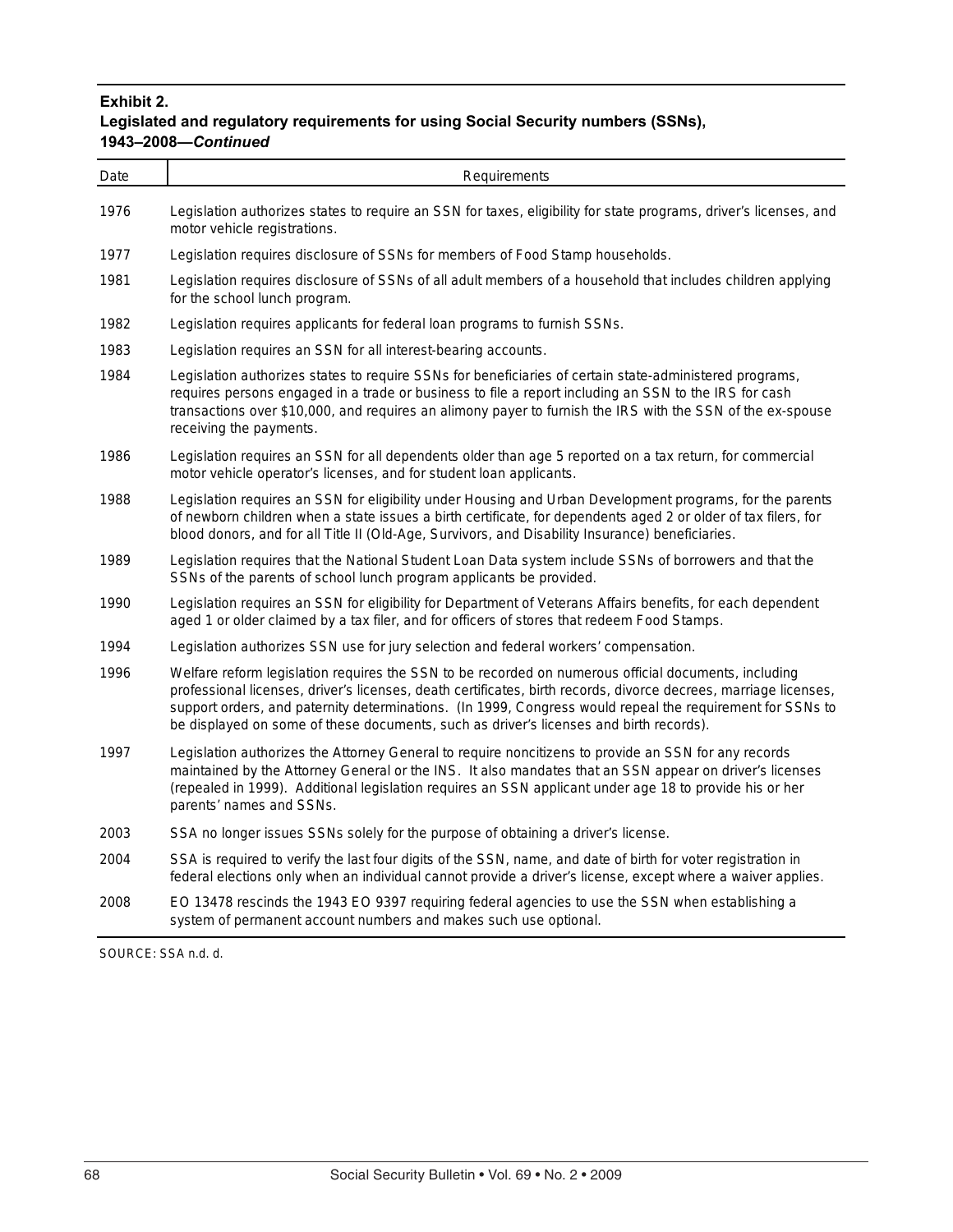With the many purposes legally requiring an SSN, the need for a U.S. resident to possess one has become nearly universal. The universality of SSN ownership has in turn led to the SSN's adoption by private industry as a unique identifier.

Unfortunately, this universality has led to abuse of the SSN. Most notoriously, the SSN is a key piece of information used to commit identity theft. According to the Federal Trade Commission (FTC), "Identity theft occurs when someone uses your personally identifying information, like your name, Social Security number, or credit card number, without your permission, to commit fraud or other crimes." The FTC estimates that as many as 9 million Americans have their identities stolen each year (FTC n.d.). Identity theft has reached such proportions that President George W. Bush issued Executive Order 13402 on May 10, 2006, establishing the President's Identity Theft Task Force. The task force reported:

The simplicity and efficiency of using a seemingly unique number that most people already possessed encouraged widespread use of the SSN as an identifier by both government agencies and private enterprises, especially as they adapted their record-keeping and business systems to automated data processing. The use of SSNs is now common in our society.

Employers must collect SSNs for tax reporting purposes. Doctors or hospitals may need them to facilitate Medicare reimbursement. SSNs also are used in internal systems to sort and track information about individuals, and in some cases are displayed on identification cards. In 2004, an estimated 42 million Medicare cards displayed the entire SSN, as did approximately 8 million Department of Defense insurance cards. In addition, although the Veterans Health Administration (VHA) discontinued the issuance of Veterans Identification Cards that display SSNs in March 2004, and has issued new cards that do not display SSNs, the VHA estimates that between 3 million and 4 million previously issued cards containing SSNs remain in circulation with veterans receiving VA health care services. Some universities still use the SSN as the students' identification number for a range of purposes, from administering loans to tracking grades, and may place it on students' identification cards, although usage for these purposes is declining.

SSNs also are widely available in public records held by federal agencies, states, local jurisdictions, and courts. As of 2004, 41 states and the District of Columbia, as well as 75 percent of U.S. counties, displayed SSNs in public records. Although the number and type of records in which SSNs are displayed vary greatly across states and counties, SSNs are most often found in court and property records (President's Identity Theft Task Force 2007, 23–24).

# *Verifying SSNs*

Because individuals sometimes use SSNs that do not belong to them, either through error or deliberately, it is important to ensure that an SSN matches SSA records before accepting it.

Today, SSA electronically verifies that an SSN and the name associated with it match those in SSA's records before issuing a replacement Social Security card, posting a wage item to the Master Earnings File, or establishing a claims record. Also, when disclosure laws allow, many federal and state agencies use an SSA verification system to verify SSNs. Registered private employers can also verify a worker's SSN. In addition, SSA receives requests for SSN verification from third parties who have obtained the consent of the individuals involved.

However, SSNs were in use for many years before electronic verification was in place. During the 1950s, SSA initiated a manual screening routine of the microfilm file to search for a previously assigned number.

SSA's first electronic system was not developed until 1970, when electronic verification of alleged numbers (EVAN) was introduced for internal use at field offices with Advanced Records System (ARS) submission. In 1975, SSA's Bureau of Data Processing implemented the Full Registration and Identification System (FRIS) which expanded electronic screening capabilities and added electronic validation of SSNs (SSA 1990, 5). In 1983, SSA implemented the Enumeration Verification System (EVS) for verifying batches of SSNs; EVS employed a series of verification routines that are still in use. In 1984, SSA created the Automated Enumeration Screening Process (AESP) to run every application for an original or replacement card through the Alphident (since converted to a database linked to the Numident file) to determine if the data on the incoming record match one or more existing records using a complex scoring system. If a potential match is indicated between an existing record and an application for an original SSN, the field office is alerted to resolve the matter. If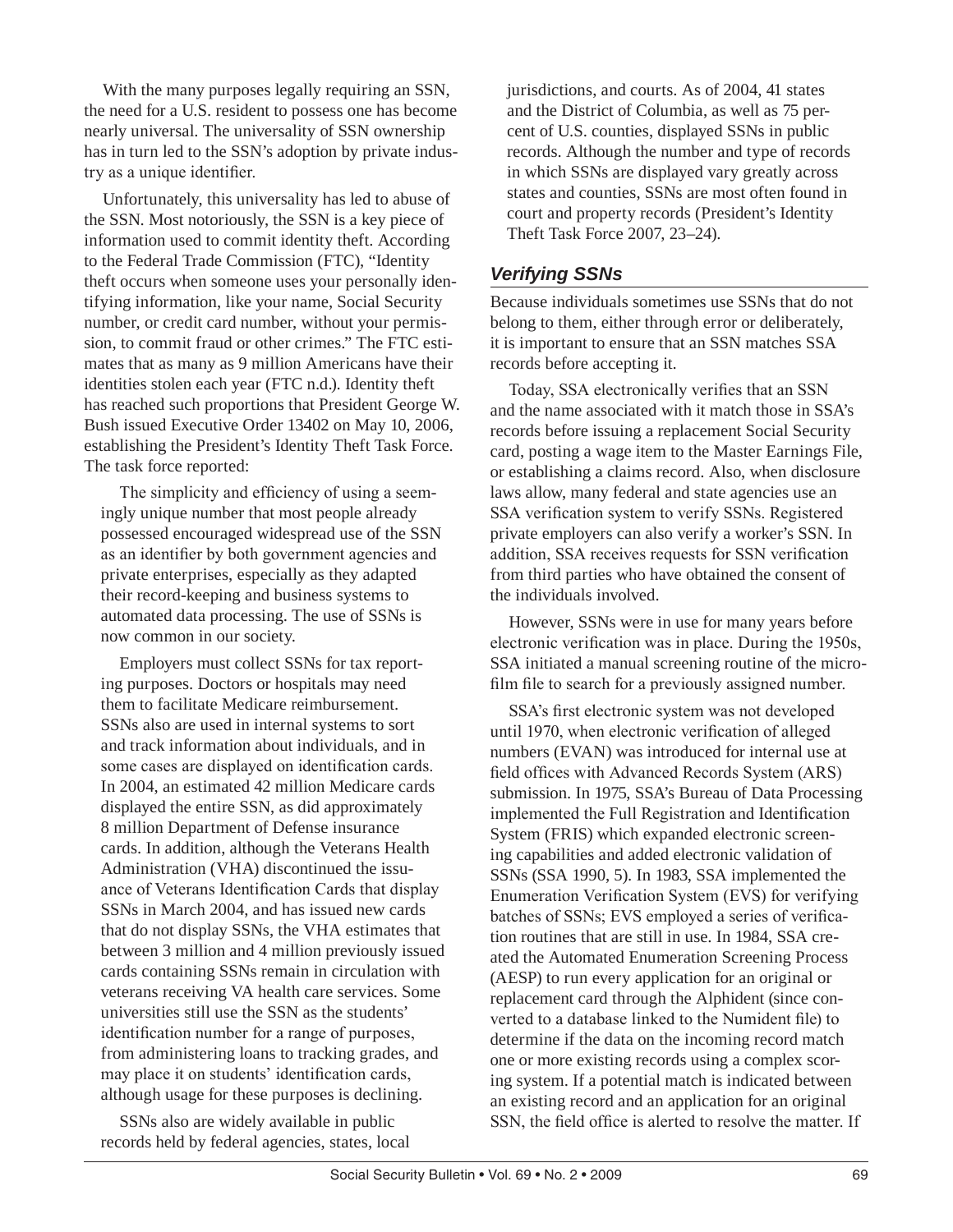no previously established record is found, an original SSN is issued to the applicant (SSA 2003, 8–12).

In more recent years, SSA has developed a number of SSN verification systems for internal and external use. Having multiple systems allows SSA to customize the input and output. Those for external entities generally indicate whether the data submitted match SSA records, and whether the SSN holder has died, but will not disclose additional information to the requestor. A few examples are described below.

The Consent Based SSN Verification Service (CBSV) is available to enrolled private companies and federal, state, and local agencies to verify that the submitted name and SSN match SSA records. The recent consent of the SSN holder to release the information is required.<sup>16</sup>

When a person lacking a valid driver's license registers to vote, the individual can provide his or her name, date of birth, and the last four digits of his or her SSN instead. The state then submits this information to SSA's Help America Vote Verification (HAVV) system to verify that the submitted data match SSA records.

State Departments of Motor Vehicles use the Social Security OnLine Verification (SSOLV) system to verify names and SSNs for the issuance of new and renewal driver's licenses and identity cards.

The SSN Verification Service (SSNVS) is a free Internet-based system that can be used by registered employers for SSN verification prior to wage reporting. Real-time service is provided for 10 requests or less, and overnight processing is provided for up to 250,000 SSNs.17

The E-Verify program (previously known as the Basic Pilot/Employment Eligibility Verification System), administered by DHS with SSA's support, can be used by employers to verify the SSN and confirm employment authorization under immigration law for newly hired employees. The employer enters the name, SSN, date of birth, and alleged citizenship/alien status from DHS Form I-9 Employment Eligibility Verification into the E-Verify system. E-Verify automatically matches this information against SSA's Numident, as well as DHS immigration records if the hire is a noncitizen. The employer receives an electronic response indicating either that employment is authorized or that the data do not match the information in SSA's or DHS' records. Use of the verification program is voluntary in most parts of the United States, but 13 states require certain employers to use it for new hires. The

U.S. Citizenship and Immigration Services website indicates that 109,211 employers, representing close to 434,000 worksites, were registered to use E-Verify as of February 2009.

A proposed amendment to the 2009 Omnibus Appropriations Act to extend authorization for the E-Verify program for 5 years was tabled; the bill instead extended authorization through September 30, 2009.

# *Enhancing the Social Security Card*

In addition to developing verification systems to allow authorized users to determine if SSN information matches SSA data, SSA has also taken steps to help guard against fraudulent Social Security cards. Because an SSN is needed for work and has been adopted for many other uses, a market for counterfeit Social Security cards has developed.

SSA has taken and continues to take steps to strengthen the integrity of the Social Security card and guard against its misuse. One of the first steps was to distinguish whether cards were valid for work purposes. In 1974, SSA began assigning SSNs for nonwork purposes when such use of an SSN was authorized by law. Initially, the nonwork cards looked the same as cards issued to citizens and aliens authorized to work. In May 1982, SSA began annotating cards issued for nonwork purposes with the legend "not valid for employment."

The 1981 Omnibus Reconciliation Act (P.L. 97-123) added alteration and forgery of a Social Security card to the list of prohibited acts and also increased the penalties for such acts. In 1983, section 205(c)(2)(G) of the Social Security Act was amended to require that the "social security card shall be made of banknote paper and (to the maximum extent practicable) shall be a card which cannot be counterfeited" (P.L. 98-21). SSA worked with the Bureau of Engraving and Printing, the Secret Service, and the Federal Bureau of Investigation (FBI) to design a card that met these requirements. Changes were made to the card stock to make any attempt to erase or remove data easily detectable, and a form of printing with a raised effect that is difficult to replicate was used. Other features not obvious to the naked eye were also added.

In 1988, to prevent photocopy counterfeits, a security feature that displays as "void" when photocopied was added. Also in 1988, legislation increased the monetary penalties for SSN violations. In September 1992, SSA began to annotate Social Security cards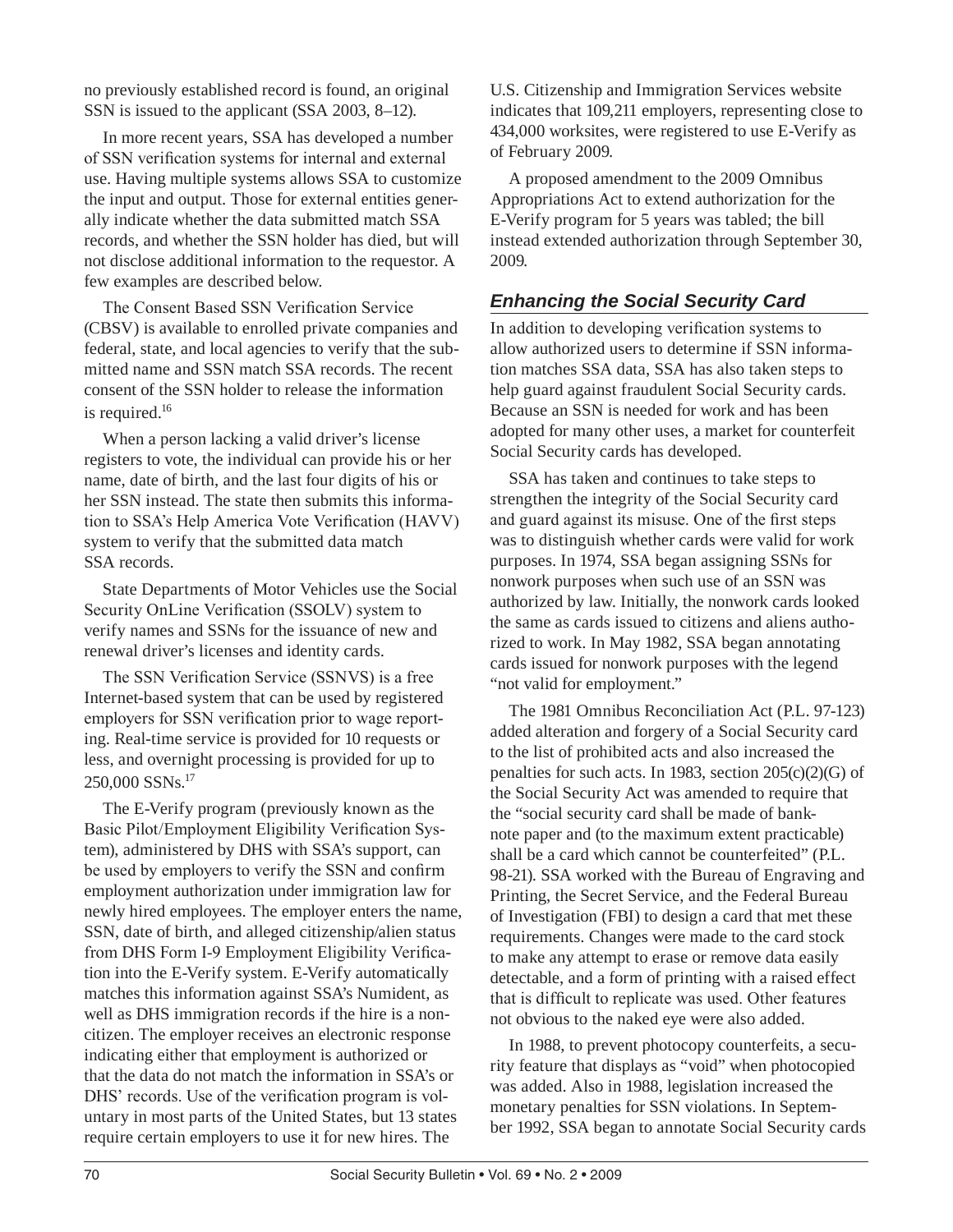for aliens with temporary work authorization "valid for work only with INS [now DHS] authorization."

Immigration and welfare reform legislation enacted in August 1996 (P.L. 104-208 and P.L. 104-193, respectively) directed SSA to develop a prototype of a counterfeit-resistant Social Security card and report to Congress on the feasibility of using such cards. The prototype was to be made of a durable, tamperresistant material such as plastic or polyester; was to employ technologies that provide security features, such as magnetic stripes, holograms, and integrated circuits; and was to provide individuals with reliable proof of citizenship or legal resident alien status.

SSA interpreted this provision as calling for consideration of techniques that could link the card to the assigned number holder, such as including identifying information about the card holder on the card itself, or adding the number holder's picture, fingerprint, biometric identifier, or some combination of such features in or on the card (Donnelly 1999).

In September 1997, SSA published its findings in the *Report to Congress on Options for Enhancing the Social Security Card.* The seven options that SSA developed included:

- Plastic card
- Card with the number holder's picture
- Card with a secure barcode data storage stripe
- Card with an optical memory storage stripe
- Card with magnetic stripe
- Card with magnetic stripe and the number holder's picture
- Microprocessor card with a magnetic stripe and a picture

SSA estimated that the cost at that time of issuing an enhanced card to almost 300 million card holders would range, depending on the type of card, from \$5.1 billion to \$10.5 billion. The estimates included the costs of verifying the identity of the applicant and establishing a system to collect a user fee (Donnelly 1999). SSA was not required to adopt any of the options. To some extent, passage of the REAL ID Act in 2005, which imposes standards on states for the issuance of driver's licenses and identification cards, diminished the need for SSA to develop a card for identification (SSA 2008).

In 2004, the IRTPA legislation required SSA, in consultation with DHS, to form an interagency task force to establish requirements for further improving the security of Social Security cards and numbers and to provide for implementation of those requirements. The task force was formed in January 2006 and included several other agencies, such as the FBI, the DoS, and the Government Printing Office. The task force issued its recommendations in May 2006. As a result, additional security features were added to the card in 2007. These include:

- Latent images that can be seen when the card is viewed at an angle.
- Color shifting ink (similar to that used on \$20 bills) that changes colors when the card is viewed from different angles.
- A new production method that blends different color inks on the background of the card (colors flow from blue to aqua).
- Adding issuance date to the front of the card.

Other features added to the card are not apparent to the naked eye and for security reasons are not disclosed to the public.

Another change made to the Social Security card in 2007 was to put the first name and last name of the card holder on separate lines. This change was recommended by employer groups to help them distinguish the correct last name of an employee.

The expertise of counterfeiters and the widespread availability of state-of-the-art technology make it increasingly difficult to develop and maintain a document that cannot be counterfeited. SSA continues to evaluate new technology as it becomes available to determine if additional features should be included to make it more difficult to alter or counterfeit the card. In addition to the physical changes made to the Social Security card, SSA has taken many other steps to strengthen the integrity of the enumeration process by requiring evidence of age, citizenship, and identity, and by verifying this information, as noted in the section on evidentiary requirements.

# *Conclusion*

The use of the SSN has expanded substantially since its inception in 1936. Created merely to keep track of the earnings history of U.S. workers for Social Security entitlement and benefit computation purposes, it has become a number assigned at birth and used by many government agencies to identify individuals and by private industry to track an individual's financial history.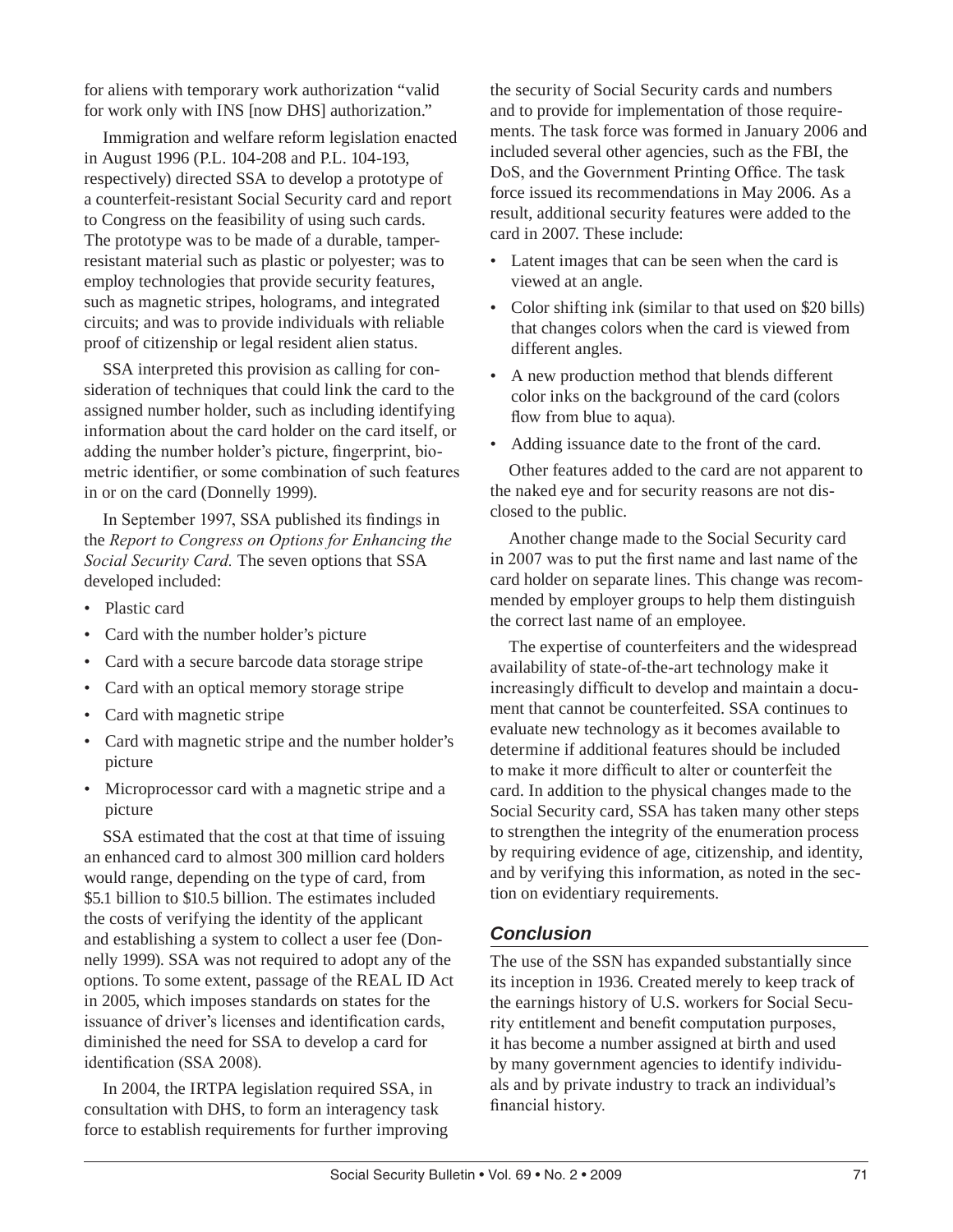That trend has begun to shift. As early as December 2004, IRTPA legislation prohibited states from displaying the SSN on driver's licenses or motor vehicle registrations. In 2007, the President's Identity Theft Task Force (2007, 3) included among its SSN recommendations that "federal agencies should reduce the unnecessary use of SSNs, the most valuable commodity for an identity thief."

On November 18, 2008, President George W. Bush issued EO 13478 rescinding the 1943 EO requiring all federal agencies to use the SSN as an identifier. Then in December, the FTC (2008) issued a plea to companies, schools, and other private entities to find better ways to authenticate identities than using the SSN. State and local entities have begun to delete SSNs on electronic versions of public records. Congress has also considered legislation that would require the Centers for Medicare and Medicaid Services to use an alternative to the SSN as the Medicare claim number. Even SSA, which created the SSN for its program use, has ceased to print the full SSN on some of its correspondence with beneficiaries (Lockhart 2002). The agency now advises individuals to keep their Social Security card in a safe place and not to carry it with them (SSA 2007a).

Federal survey-takers are also finding that as respondents have become more aware of the risk of identity theft, they are less willing to supply SSNs that are useful in linking the agency's survey data with administrative records from other agencies. For the Census Bureau's Survey of Income and Program Participation, the share of respondents who did not provide their SSN increased from 12 percent in 1996 to 35 percent in 2004. Likewise, the share of respondents who did not provide an SSN for the Census Bureau's Current Population Survey increased from 10 percent in 1994 to almost 23 percent in 2003 (Bates 2004, 4). The National Center for Health Statistics reports a similar problem.

Still, it is highly unlikely that use of the SSN as a unique identifier will cease entirely. In order to share data among government agencies or between commercial firms, a unique identifier to match records is critically important, and the SSN is the one unique tag that follows an individual throughout life. People may change their names and addresses throughout their lives, but their SSNs generally will remain the same. Of course, the SSN will also still be used for its original purpose—to track earnings in SSA records. The SSN is here to stay for the foreseeable future.

SSA will continue to assess its policies and procedures to further strengthen the integrity of the enumeration process to prevent SSN fraud and misuse, as well as to protect the important personal information with which it is entrusted. SSA is a member of the Identity Theft Task Force and will continue to work with other members to protect, to the maximum extent possible, the integrity of the SSN.

#### *Notes*

*Acknowledgments:* The author would like to thank SSA Historian Larry DeWitt, along with Kitty Chilcoat and the other reviewers in the Office of Legislation and Regulatory Affairs for their excellent suggestions. The author also wishes to thank the many employees in the Office of Income Support Programs and the Office of Earnings and Enumeration and Administrative Systems who reviewed the article for technical correctness.

<sup>1</sup> In addition, effective January 1, 1937, workers attaining age 65 could apply for a lump-sum payment (equal to 3.5 percent of wages earned after December 31, 1936) in lieu of monthly benefit payments. Payment of monthly benefits was initially postponed until January 1942; the 1939 Amendments to the Social Security Act moved the date up to January 1940.

2 Stuart Rick, a Census Bureau representative on this committee, foresaw that the SSN would eventually become part of three registration episodes—birth, employment, and death—and looked "toward the ultimate acceptance of universal registration" (McKinley and Frase 1970, 322).

3 Assignment of area numbers by state is available at www.socialsecurity.gov/employer/stateweb.htm.

4 SSA makes a list of which groups of SSNs have been assigned available at [www.socialsecurity.gov/employer/](http://www.socialsecurity.gov/employer/ssnvhighgroup.htm) [ssnvhighgroup.htm.](http://www.socialsecurity.gov/employer/ssnvhighgroup.htm)

5 An image of the original design of the Social Security card is available at [www.socialsecurity.gov/history/ssn/](http://www.socialsecurity.gov/history/ssn/designssn.html) [designssn.html.](http://www.socialsecurity.gov/history/ssn/designssn.html)

6 This pamphlet is available at [www.socialsecurity.gov/](http://www.socialsecurity.gov/history/ssb36.html) [history/ssb36.html](http://www.socialsecurity.gov/history/ssb36.html).

7 Images of the posters are available at [www](http://www.socialsecurity.gov/history/pubaffairs.html) [.socialsecurity.gov/history/pubaffairs.html.](http://www.socialsecurity.gov/history/pubaffairs.html)

8 For the number of original SSNs issued each year, see [www.socialsecurity.gov/history/ssn/ssnvolume.html.](http://www.socialsecurity.gov/history/ssn/ssnvolume.html)

9 Some early SSA officials credit SSA with providing the specifications for the collating machine that was responsible for IBM's takeoff in the business world. See *Interview with Jack Futterman* at [www.socialsecurity.gov/history/](http://www.socialsecurity.gov/history/jackforal.html) [jackforal.html](http://www.socialsecurity.gov/history/jackforal.html) and *The Bureau—a profile* at [www](http://www.socialsecurity.gov/history/oasis/oasisnews3.html) [.socialsecurity.gov/history/oasis/oasisnews3.html](http://www.socialsecurity.gov/history/oasis/oasisnews3.html).

<sup>10</sup> For a more detailed explanation of the early SSN records maintenance process, see the June 1938 *Social*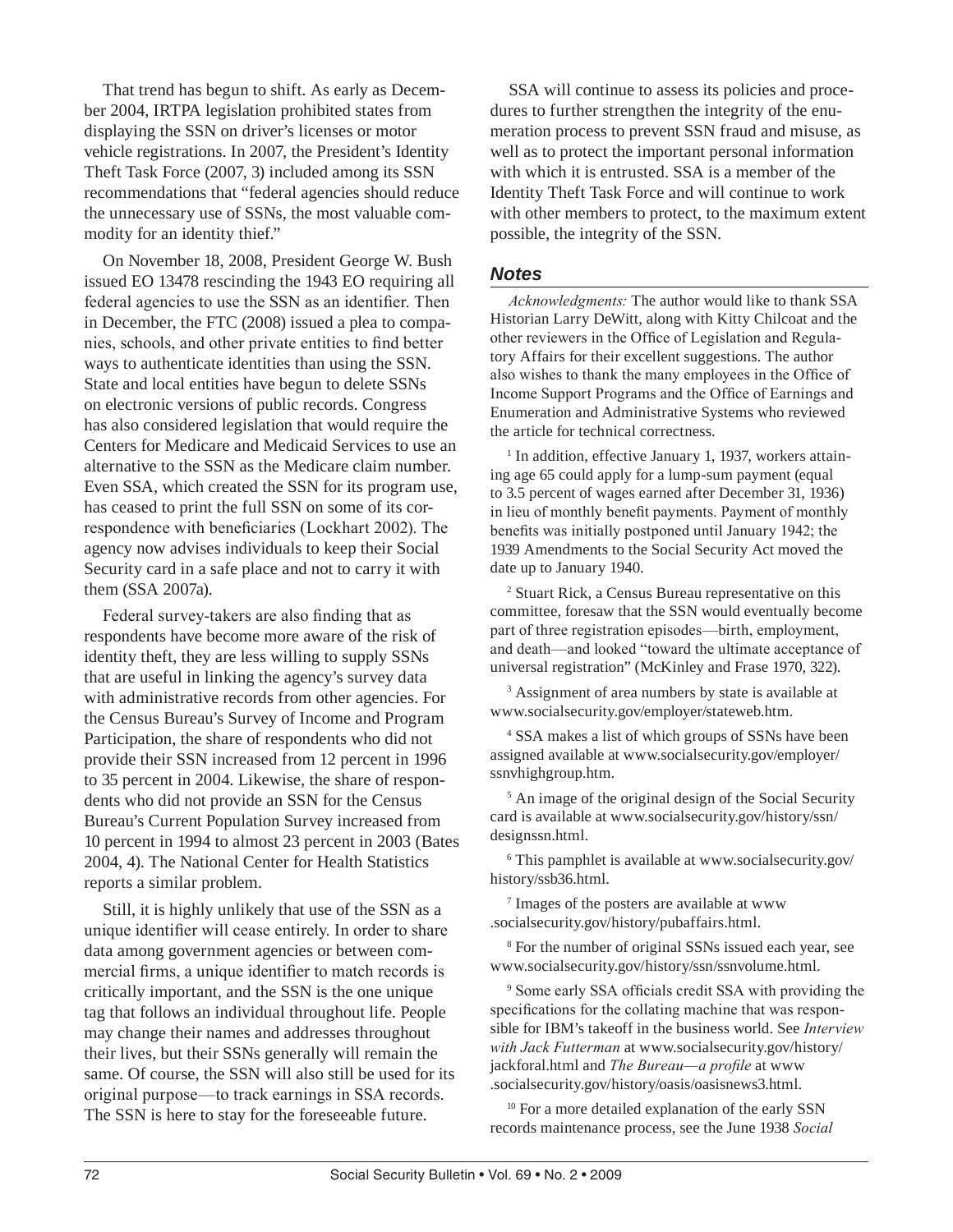*Security Bulletin* at [www.socialsecurity.gov/history/fay638](http://www.socialsecurity.gov/history/fay638.html) [.html](http://www.socialsecurity.gov/history/fay638.html) and *Your Social Security Record—1955* at [www](http://www.socialsecurity.gov/history/ssa/yourss55.html) [.socialsecurity.gov/history/ssa/yourss55.html](http://www.socialsecurity.gov/history/ssa/yourss55.html).

 $11$  For pictures of the Flexoline and the subsequent magnetic tape operation, see [www.socialsecurity.gov/](http://www.socialsecurity.gov/history/ssa/usa1964-3.html) [history/ssa/usa1964-3.html](http://www.socialsecurity.gov/history/ssa/usa1964-3.html) and also [www.socialsecurity](http://www.socialsecurity.gov/history/candlerops.html) [.gov/history/candlerops.html.](http://www.socialsecurity.gov/history/candlerops.html)

<sup>12</sup> In certain limited situations, SSA may delete an iteration and add a new one to correct errors.

<sup>13</sup> A major retailer, Woolworth's was the Wal-Mart of its era.

<sup>14</sup> The Form SS-5 Application for a Social Security Number is available at [www.socialsecurity.gov/online/ss-5.pdf](http://www.socialsecurity.gov/online/ss-5.pdf).

<sup>15</sup> However, SS-5s for applicants aged 18 or older for original SSNs are retained for 5 years before being destroyed.

<sup>16</sup> See [www.socialsecurity.gov/cbsv/](http://www.socialsecurity.gov/cbsv/) for additional information about CBSV.

<sup>17</sup> See [www.socialsecurity.gov/employer/ssnvs\\_handbk](http://www.socialsecurity.gov/employer/ssnvs_handbk.htm) [.htm](http://www.socialsecurity.gov/employer/ssnvs_handbk.htm) for additional information about SSNVS.

### *References*

Barron, Erma, and Felix Bamberger. 1982. Meaning of the Social Security number. *Social Security Bulletin* 45(11): 29–30.

Bates, Nancy. 2004. Quantitative testing of informed consent questions in an RDD survey: Summary report, phase 2: 2004 questionnaire design and evaluation research survey. Unpublished Census Bureau document.

Corson, John J. 1938. Administering Old-Age Insurance. *Social Security Bulletin* 1(5): 3–6. Available at [www](http://www.socialsecurity.gov/history/corson538.html) [.socialsecurity.gov/history/corson538.html](http://www.socialsecurity.gov/history/corson538.html).

Department of Treasury, Division of Tax Research. 1947. The extension of old-age and survivors insurance to agricultural and domestic service workers and to the self-employed. As reported in Department of Health, Education, and Welfare, SSA. *Reports Book, 1935–36*. Vol 2. Washington, DC.

DeWitt, Larry W., Daniel Béland, and Edward D. Berkowitz. 2008. *Social Security: A documentary history*. Washington, DC: Congressional Quarterly Press.

Donnelly, Glenna. 1999. Prepared testimony before the House Committee on the Judiciary, Subcommittee on Immigration and Claims. *Counterfeiting and misuse of the Social Security card and state and local documents.* (July 22).  $106<sup>th</sup> Cong., 1<sup>st</sup> sess. Committee on the Judi$ ciary Serial No. 60. Available at [www.socialsecurity](http://www.socialsecurity.gov/legislation/testimony_072299.html) [.gov/legislation/testimony\\_072299.html.](http://www.socialsecurity.gov/legislation/testimony_072299.html)

[FTC] Federal Trade Commission. 2008. Security in numbers: SSNs and ID theft. Available at [www.ftc.gov/](http://www.ftc.gov/os/2008/12/P075414ssnreport.pdf) [os/2008/12/P075414ssnreport.pdf.](http://www.ftc.gov/os/2008/12/P075414ssnreport.pdf)

———. No date. About identity theft. Available at [www](http://www.ftc.gov/bcp/edu/microsites/idtheft/consumers/about-identity-theft.html) [.ftc.gov/bcp/edu/microsites/idtheft/consumers/](http://www.ftc.gov/bcp/edu/microsites/idtheft/consumers/about-identity-theft.html) [about-identity-theft.html](http://www.ftc.gov/bcp/edu/microsites/idtheft/consumers/about-identity-theft.html).

Fay, Joseph L., and Max J. Wasserman. 1938. Accounting operations of the Bureau of Old-Age Insurance. *Social Security Bulletin* 1(6): 24–28. Available at [www](http://www.socialsecurity.gov/history/fay638.html) [.socialsecurity.gov/history/fay638.html](http://www.socialsecurity.gov/history/fay638.html).

Lockhart, James B. 2002. Testimony before the House Ways and Means Subcommittee on Social Security and the House Judiciary Subcommittee on Immigration, Border Security, and Claims. *Preserving the integrity of Social Security numbers and preventing their misuse*  by terrorists and identity thieves. (September 19).  $107<sup>th</sup>$ Cong., 2nd sess. Committee on Ways and Means Serial No. 107-81, Committee on the Judiciary Serial No. 102. Available at [www.socialsecurity.gov/legislation/testi](http://www.socialsecurity.gov/legislation/testimony_091902.html)[mony\\_091902.html.](http://www.socialsecurity.gov/legislation/testimony_091902.html)

Long, Wayne S. 1993. Social Security numbers issued: A 20-year review. *Social Security Bulletin* 56(1): 83–86.

McKinley, Charles, and Robert W. Frase. 1970. *Launching Social Security: A capture-and-record account, 1935– 1937.* Madison, WI: The University of Wisconsin Press.

President's Identity Theft Task Force. 2007. Combating identity theft: A strategic plan. Available at [www.idtheft](http://www.idtheft.gov/reports/StrategicPlan.pdf) [.gov/reports/StrategicPlan.pdf](http://www.idtheft.gov/reports/StrategicPlan.pdf).

[SSA] Social Security Administration. 1952. The Bureau—a profile. *OASIS News* 12(1). Available at [www](http://www.socialsecurity.gov/history/oasis/oasisnews3.html) [.socialsecurity.gov/history/oasis/oasisnews3.html.](http://www.socialsecurity.gov/history/oasis/oasisnews3.html)

-. 1961. "Then and now" in the Division of Accounting Operations. *The Bulletin* 23(45): 2–14. Available at [www.socialsecurity.gov/history/candlerops.html](http://www.socialsecurity.gov/history/candlerops.html).

———. 1964. From account number to benefit—how we operate. *Social Security U.S.A—the program & its administration*. Available at [www.socialsecurity.gov/](http://www.socialsecurity.gov/history/ssa/usa1964-3.html) [history/ssa/usa1964-3.html](http://www.socialsecurity.gov/history/ssa/usa1964-3.html).

———. 1965. Social Security Act: 30 years of building. *OASIS* 11(8): 24–29. Available at [www.socialsecurity](http://www.socialsecurity.gov/history/oasis/august1965.pdf) [.gov/history/oasis/august1965.pdf](http://www.socialsecurity.gov/history/oasis/august1965.pdf).

———. 1985. SSA pioneers recall the early days. *OASIS.* 31(7): 12–17. Available at [www.socialsecurity.gov/](http://www.socialsecurity.gov/history/oasis/julyaugust1985.pdf) [history/oasis/julyaugust1985.pdf](http://www.socialsecurity.gov/history/oasis/julyaugust1985.pdf).

———. 1990. *The history of the Social Security card.* Baltimore, MD: SSA Historian's Office.

———. 1997. *Report to Congress on options for enhancing the Social Security card.* Available at [www](http://www.socialsecurity.gov/history/reports/ssnreport.html) [.socialsecurity.gov/history/reports/ssnreport.html](http://www.socialsecurity.gov/history/reports/ssnreport.html).

-. 2002. Study results and options for the MULTX file. Unpublished internal document.

-. 2003. SSN verification policy, process, and recommendations: A report of the SSN verification sub-team to the Enumeration Response Team. Unpublished internal document.